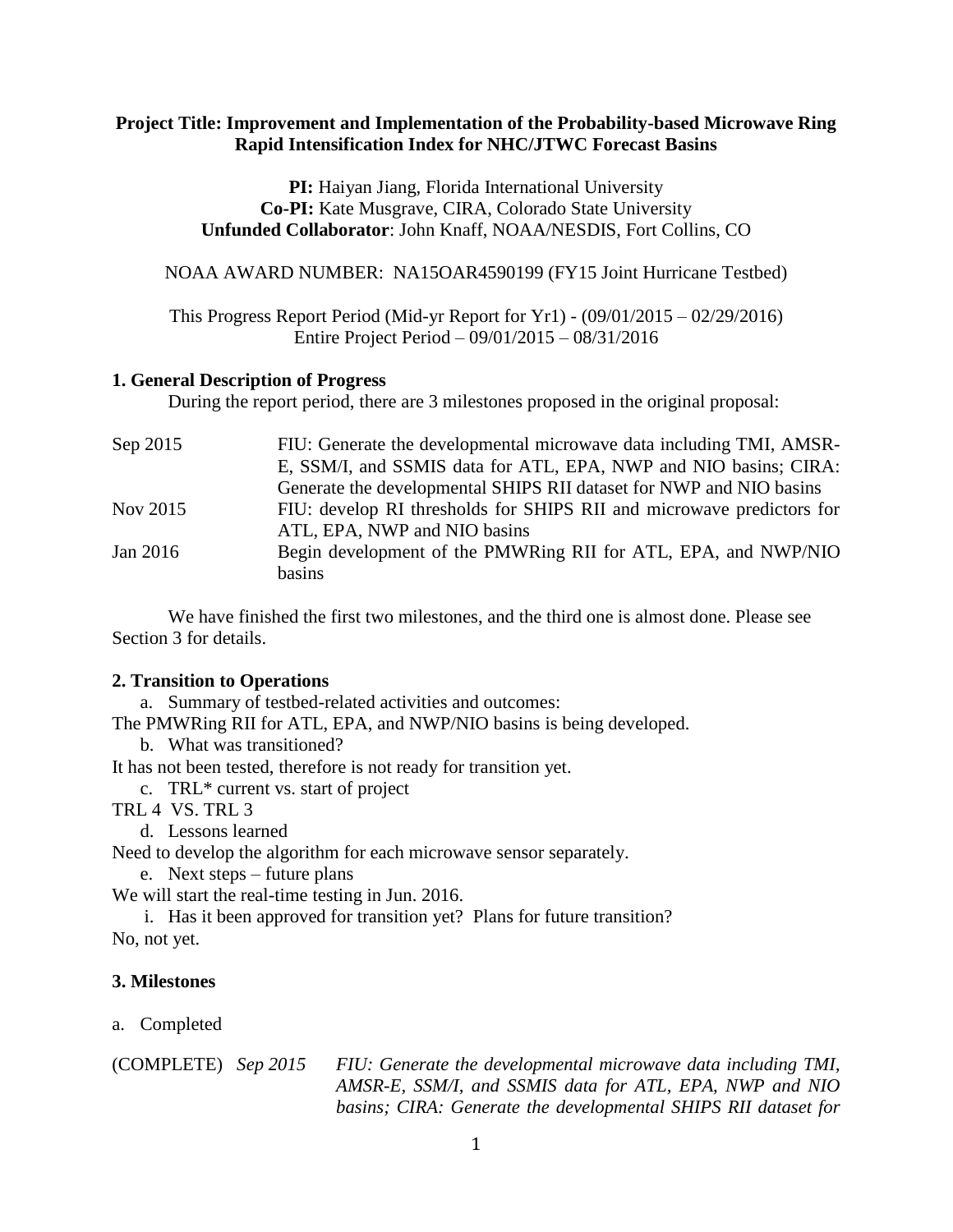#### *NWP and NIO basins*

The developmental microwave datasets have been created for TMI, AMSR-E, and SSMIS for all basins for which the PMWRing RII will be run: ATL (Atlantic), EPA (East Pacific), NWP (Northwest Pacific), NIO (Northern Indian) and SH (Southern Hemisphere) [preparation of the developmental dataset for the SH also accomplishes the first milestone in Year 2, September 2016]. The TMI developmental dataset, which will be used to assess probabilities for GMI overpasses, consists of cases between 1997 and 2013. The AMSR-E dataset, which will be used to assess probabilities for AMSR2 overpasses, consists of the complete sensor data record between 2002 and 2011, while SSMIS includes all available sensors (F-16, F-17, F-18) available between 2007 (first availability of SSMIS-16) and 2013. Considering that DMSP-13 is the only remaining platform that supports SSMI, that sensor will not be included in the real-time algorithm.

Although the proposal indicated that an intercalibration between the sensors would be applied for the developmental dataset, we have subsequently decided that this is not necessary for the real-time algorithm. Instead, each sensor will be treated independently in the algorithm (e.g., when an SSMIS overpass is detected, probabilities will be specifically drawn from the SSMIS portion of the developmental dataset only).

Similar to the previous versions, overpasses that contribute to the developmental dataset must be over water (includes the location 24 h later), have an increase in intensity during the previous 6 hours, have an intensity between 45 and 100 kt, have a center location below latitude 30ºN, and contain complete data with 100 km. However, in contrast to past versions of the developmental dataset that used interpolated centers from the best track, which caused a high number of false alarms, center locations were determined using the CIMSS Automated Rotational Center Hurricane Eye Retrieval (ARCHER) algorithm for 37 GHz. This should reduce the high number of false alarms that was a consequence of using the less accurate, interpolated best-track centers. Statistics for each predictor are only quantified for locations in which ARCHER is able to determine a center location.

SHIPS developmental datasets (for 2004–2014) were provided by CIRA for not only the NWP and NIO, but also (updated) for the ATL and EPA. For basins under NHC responsibility (ATL, EPA) probabilities for all SHIPS intensity change rates (25, 30, 35, and 40 kt day<sup>-1</sup>) were provided. For basins under JTWC responsibility, SHIPS developmental data was only provided for 30 kt day<sup>-1</sup>. The SHIPS probability, if available, for each intensity change rate was interpolated to the microwave overpass time.

## (COMPLETE) *Nov 2015 FIU: develop RI thresholds for SHIPS RII and microwave predictors for ATL, EPA, NWP and NIO basins*

As in previous versions of the TMI developmental dataset, the thresholds for each high frequency (i.e., 85–91-GHz) and ring-related (fraction of the "Dark" and "Bright" cyan definitions in the 37-GHz color composite) predictor are computed as the mean value for all overpasses meeting a certain RI intensity change rate (i.e., 25, 30, 35, and 40 kt day<sup>-1</sup>). Note that the "Dark" and "Bright" cyan definitions have been modified from those shown in the proposal.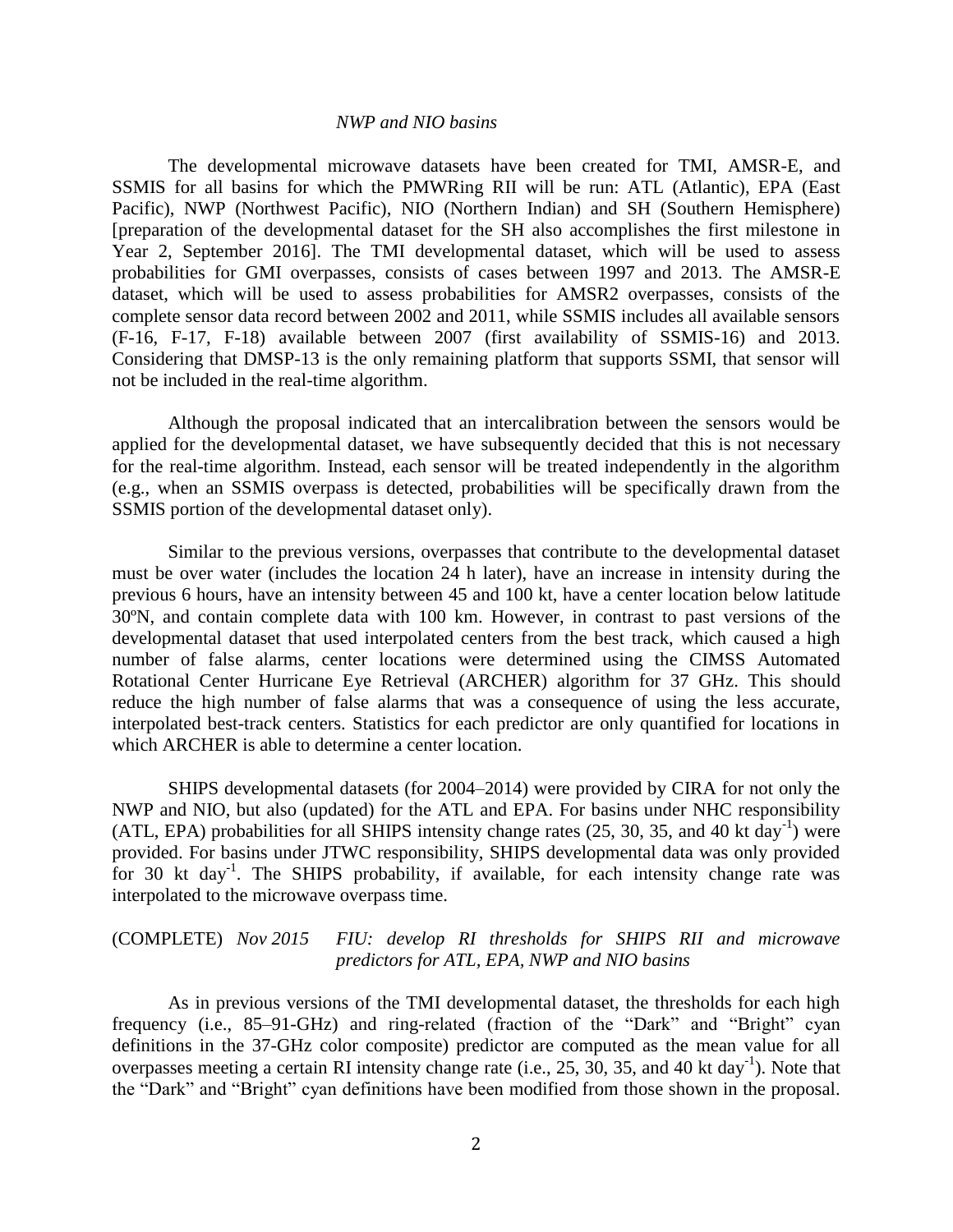Figure 1 is an update of Figure 3 from the proposal and shows how the individual "37color" regions are separated by horizontal and vertical-polarized brightness temperature  $(T_B)$ , as well as 37-GHz polarization corrected temperature (PCT). The new thresholds (compared to the old in Table 1) are shown in Table 2.

| Region               | Definition $(T_B$ 's are in K) |
|----------------------|--------------------------------|
| (a) Green            | $37PCT > 260 \& 37H \le 225$   |
| (b) Weak Cyan        | 37PCT > 275 & 225<37H<=255     |
| (c) Bright Cyan      | $37PCT > 275 \& 37H > 255$     |
|                      | 260<37PCT<=275 &               |
| (d) Weak Cyan/Pink   | 225<37H<=255                   |
| (e) Bright Cyan/Pink | 260<37PCT<=275 & 37H > 255     |
| $(f)$ Pink           | $37PCT \le 260$                |

Table 1: Previous definitions for the six color categories and their corresponding brightness temperature ranges.

**Table 2:** Current definitions for the seven color categories and their corresponding brightness temperature ranges as defined in Fig. 1.

| Region               | Definition $(T_B$ 's are in K)                |
|----------------------|-----------------------------------------------|
| $1$ (green)          | $PCT37 > 270 \& H37 < 225$                    |
| 2 (weak cyan)        | $PCT37 > 275 \& 225 \leq H37 \leq 255$        |
| 3 (bright cyan)      | $PCT37 > 275 \& H37 \ge 255$                  |
| 4 (green/pink)       | $260 < PCT37 \le 270$ & H37 < 225             |
| 5 (weak cyan/pink)   | $260 <$ PCT37 $\leq$ 275 & 225 $\leq$ H37 $<$ |
|                      | 255                                           |
| 6 (bright cyan/pink) | $260 < PCT37 \le 275$ & H37 $\ge 255$         |
| (pink)               | $PCT37 \leq 260$                              |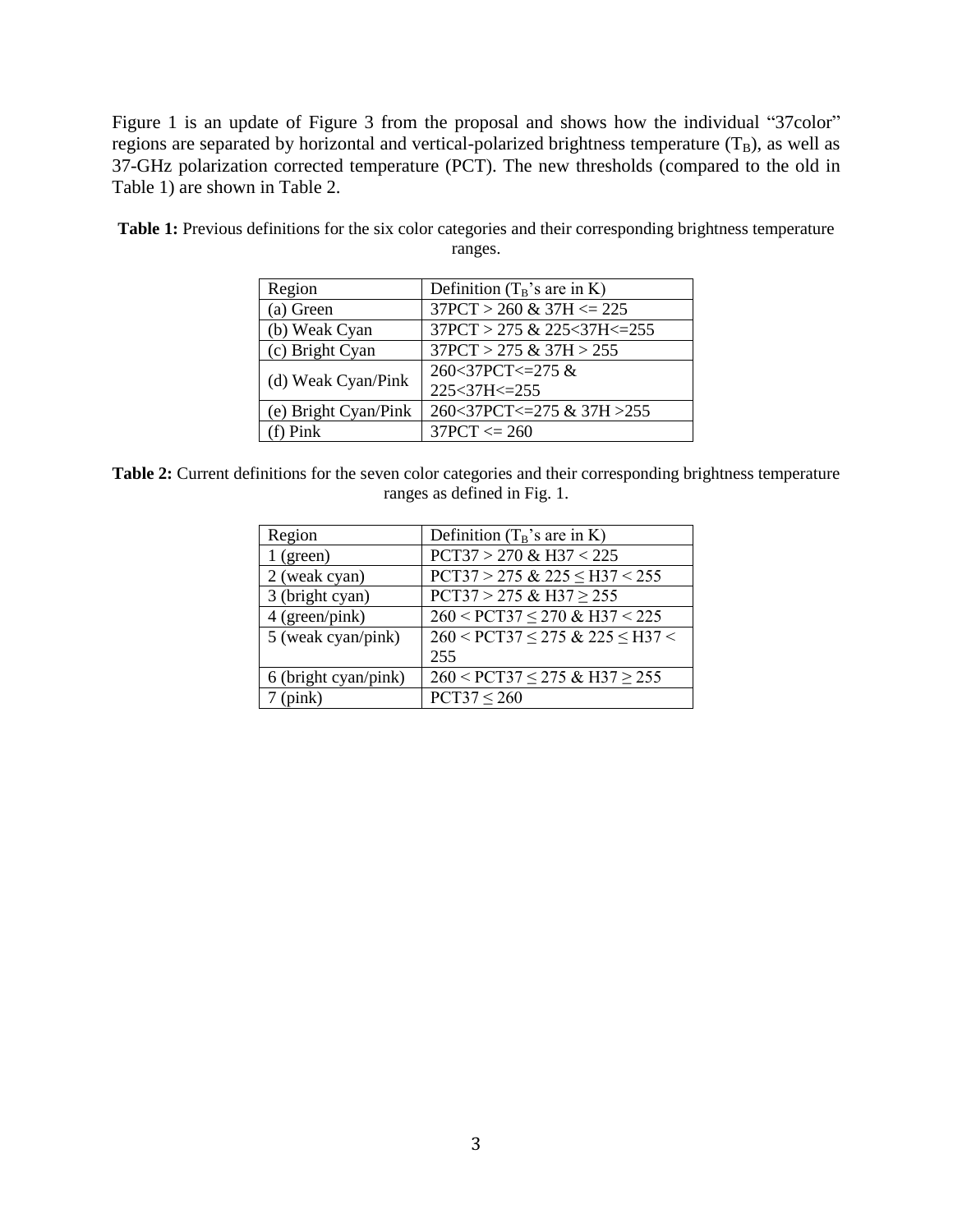

**Figure 1:** Scatter plot of real colors in the NRL 37color product as a function of 37H and 37V derived from the inner core region of TCs directly observed by the TRMM PR and TMI during 1998-2011. Seven color categories are defined as 1-7 regions with the corresponding colors and brightness temperature ranges shown in Table 2. Constant 37PCT=270 K is shown as the tilted solid black line.

The RI thresholds quantified for each predictor and intensity change rate, individualized by sensor, are provided in tables in the Appendix. The "Probability of RI" is computed as the fraction of cases that satisfy the RI threshold divided by the total number in the available dataset that satisfy the RI threshold. Tables 3–5 below show the sample size of overpasses available in the developmental dataset that meet our requirements  $(< 30°$  latitude, over ocean, intensification in previous 6 h, and initial intensity between 45 and 100 kt), as well as the number of overpasses from that sample that meet each intensity change rate. The individualized-sensor RI probabilities, which will be used in the real-time PMWRing RII algorithm, are provided in tables that follow those that list the accompanying RI thresholds.

|                                                     | <b>ATL</b> | <b>EPA</b> | NWP+NIO | <b>SH</b> |
|-----------------------------------------------------|------------|------------|---------|-----------|
| Number of overpasses that<br>meet the requirements  | 146        | 136        | 339     | 248       |
| Number of overpasses with<br>25 kt intensity change | 34         | 41         | 117     | 89        |
| Number of overpasses with<br>30 kt intensity change | 25         | 26         | 81      | 71        |
| Number of overpasses with<br>35 kt intensity change | 18         | 22         | 62      | 49        |
| Number of overpasses with<br>40 kt intensity change | 14         | 16         | 44      | 31        |

**Table 3:** Sample size of AMSRE overpasses that meet the requirements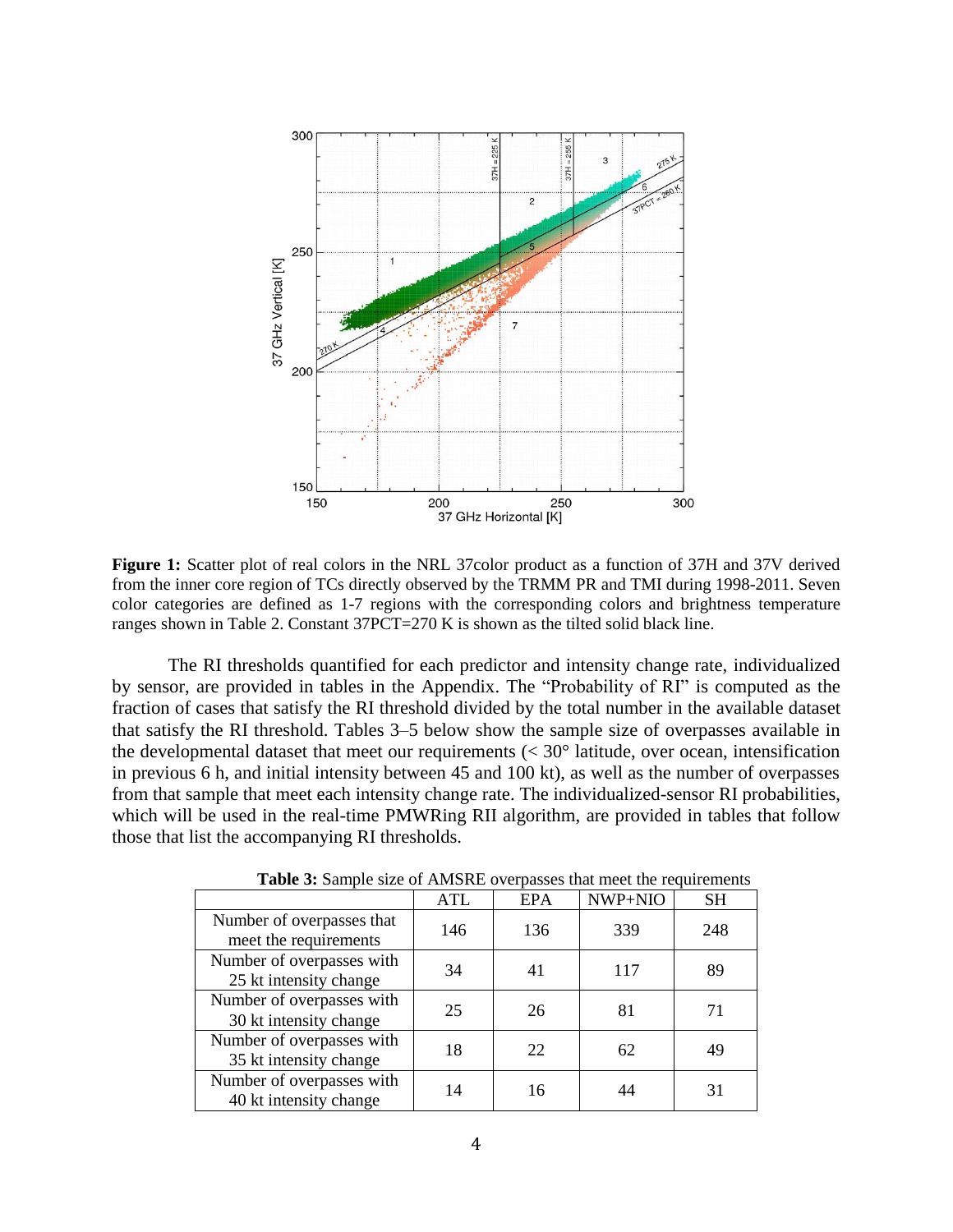|                                                     | ATL | EPA | NWP+NIO | <b>SH</b> |
|-----------------------------------------------------|-----|-----|---------|-----------|
| Number of overpasses that<br>meet the requirements  | 190 | 222 | 390     | 324       |
| Number of overpasses with<br>25 kt intensity change | 45  | 59  | 153     | 89        |
| Number of overpasses with<br>30 kt intensity change | 34  |     | 126     | 72.       |
| Number of overpasses with<br>35 kt intensity change | 20  | 27  | 103     |           |
| Number of overpasses with<br>40 kt intensity change | 13  | 22  | 76      | 31        |

**Table 4:** Sample size of SSMIS overpasses that meet the requirements

**Table 5:** Sample size of TMI overpasses that meet the requirements

|                                                     | ATL | <b>EPA</b> | NWP+NIO | <b>SH</b> |
|-----------------------------------------------------|-----|------------|---------|-----------|
| Number of overpasses that<br>meet the requirements  | 139 | 85         | 249     | 269       |
| Number of overpasses with<br>25 kt intensity change | 34  |            | 27      | 22        |
| Number of overpasses with<br>30 kt intensity change | 30  |            | 18      |           |
| Number of overpasses with<br>35 kt intensity change | 17  |            |         |           |
| Number of overpasses with<br>40 kt intensity change | 13  |            |         |           |

Figures showing the RI probabilities ("Satisfied RI Threshold") of 30-kt for each sensor are also provided below. A figure showing the "Hits", which is defined as the percentage of cases that underwent 30-kt intensity change that satisfied the threshold, as well as "Misses," which is defined as the fraction of cases that underwent 30-kt RI that did not meet the threshold, are shown following the figures for the RI probabilities. The accompanying RI probabilities for each predictor+SHIPS are also provided (note that for the ATL and EPA, 25, 35, and 40 kt are also available, while in the NIO and NWP only 30 kt are available. SHIPS developmental data for the SH have not yet been provided, but will be, as proposed, in Year 2).

Based on these figures and tables, a few observations and conclusions can be made, particularly about the sensitivity to the choice of predictors and their thresholds:

- o Although the probabilities for meeting the RI threshold for the fraction of the "Bright" ring definition are slightly greater in each basin (and for each sensor, as well) than for the "Dark" definition of a ring, there does not appear to be an appreciable benefit for using one over the other.
- o Compared to the climatological RI probability, the probabilities quantified from the 85– 91-GHz predictors (areal fractions of PCT  $\leq$  275, 250, 225 K) could provide some added value over the contributions from just the ring predictors, but this is not universal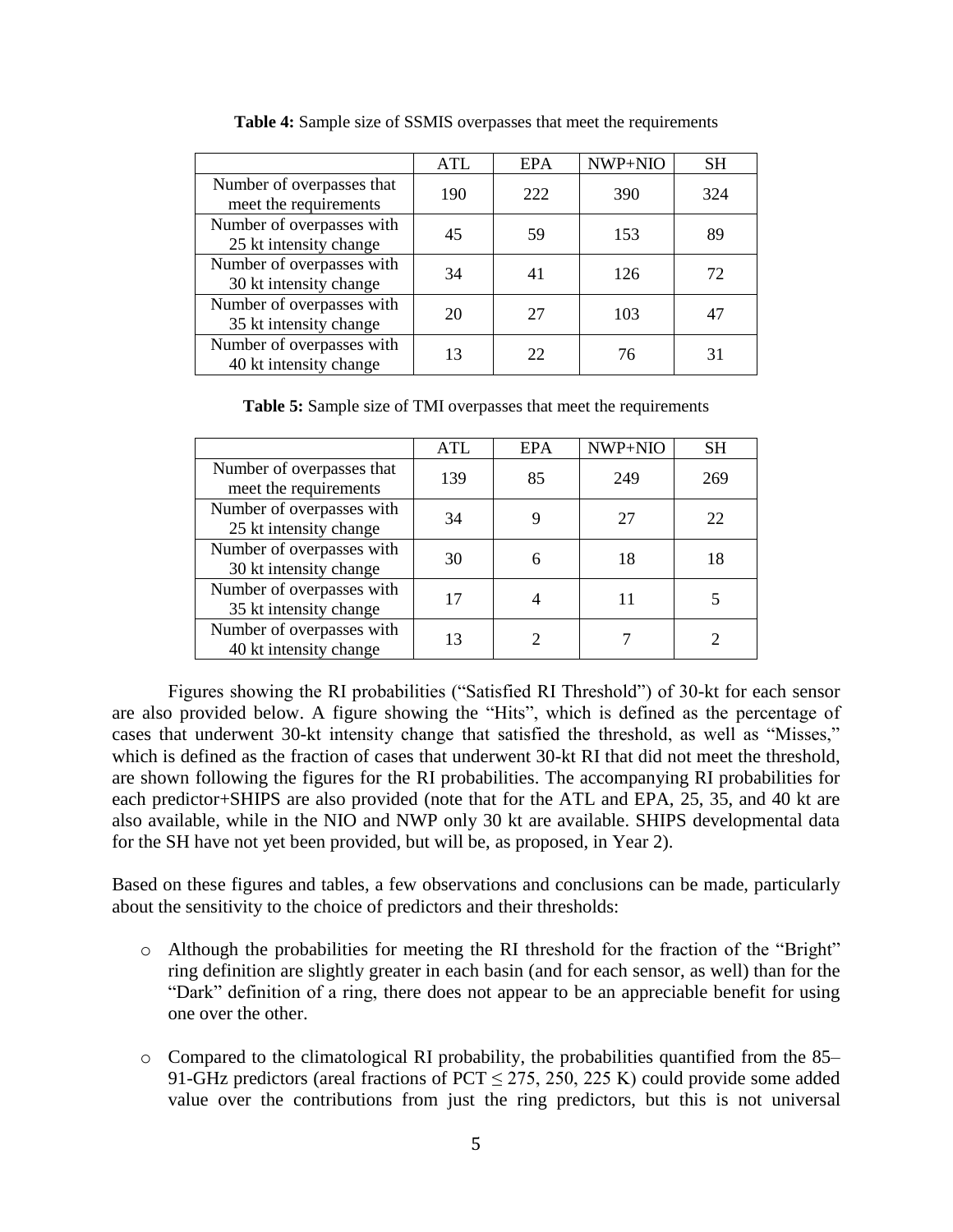between each sensor and basin. In another metric — the "hit" and "miss" percentages the ring-based predictors are demonstrably more useful than the 85–91-GHz predictors. Note that for the 85–91-GHz predictors the percentage of "hits" (percent of RI cases that meet the RI threshold) is nearly similar to the "miss" percentage (percent of RI cases that do not meet the threshold) for 85–91-GHz predictors. This suggests that using the RI threshold (defined as the average value) for those predictors is being skewed towards a higher fraction that many of the RI cases do not meet. The "hits" percentages, in contrast, for the ring-based predictors are significantly greater than the "miss" percentage, which reinforces their critical importance as a symptom that RI is occurring.

- o There is little sensitivity to the choice of requiring an 80, 90, or 100% "Dark" cyan ring, given that the RI probabilities for each (regardless of choice of sensor or basin) vary little from one another.
- o For each sensor, small sample sizes are generally a problem for cases of 35- and 40-kt RI, particularly when the additional requirement for exceeding a SHIPS probability threshold of 15% is added (i.e., for the "predictor+SHIPS"). An issue with sample sizes is even apparent when requiring a SHIPS probability of at least 5% for 35- and 40-kt RI for TMI overpasses.
- o As a result of small sample sizes, many of the RI probabilities (tables given in the Appendix) are 100%. This means that of the few cases in the dataset that meet the thresholds for both the microwave and SHIPS probability, every one also undergoes RI.
- b. Not completed
	- ii. Reasons: Generation of SHIPS RII dataset for NWP & NIO was delayed. It wasn't released until in early Feb. 2016.
	- iii. Mitigation plan: We have been working hard to catch up. See below. It's almost done.

*(IN PROGRESS) Jan 2016 Begin development of the PMWRing RII for ATL, EPA, and NWP/NIO basins*

Given the completion of both the microwave and SHIPS developmental datasets, as well as the calculation of all of the RI probabilities, work is in progress on preparing the PMWRing RII for the upcoming season.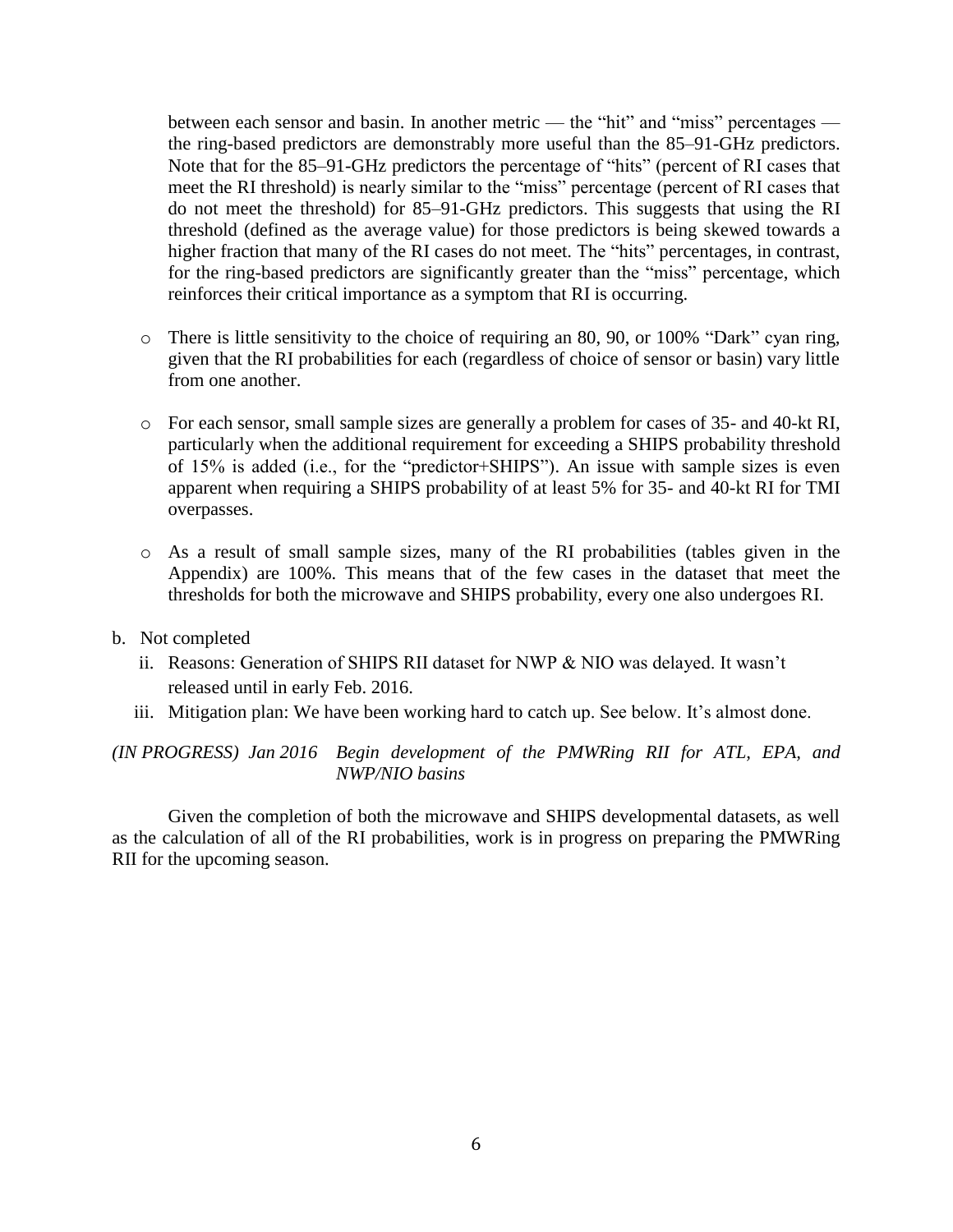

**Figure 2a:** For the AMSRE developmental dataset, the probability of RI (for 30-kt RI category only) for predictors satisfying and not satisfying RI thresholds for (a) ATL, (b) EPA, (c) NWP+NIO, and (d) SH basin. The climatological probability of RI is indicated by the solid horizontal line. "TD" represents the percentage coverage for the "Dark" definition of the cyan ring.



Figure 2b: For the AMSRE developmental dataset, the percentage of "hits" (for 30-kt RI category only) and "misses" for predictors satisfying RI thresholds for (a) ATL, (b) EPA, (c) NWP+NIO, and (d) SH basin.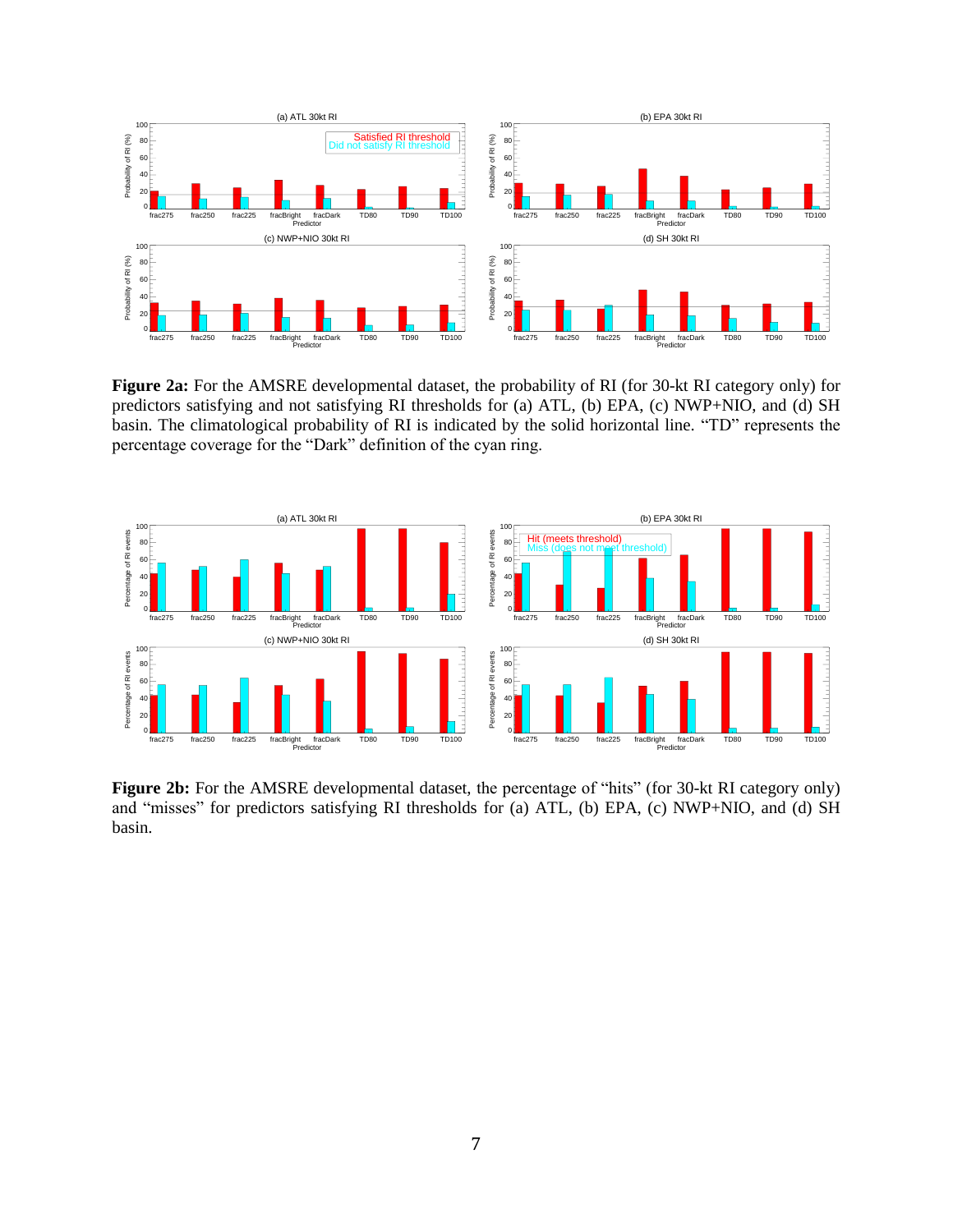

**Figure 2c:** For the AMSRE developmental dataset, the probability of RI (for 30-kt RI category only) for predictors satisfying and not satisfying RI thresholds for (a) ATL, (b) EPA, and (c) NWP+NIO, including the requirement for the SHIPS 30 kt RI probability to be at least 15%. The climatological probability of RI is indicated by the solid horizontal line.



**Figure 2d:** For the AMSRE developmental dataset, the percentage of "hits" (for 30-kt RI category only) and "misses" for predictors satisfying RI thresholds for (a) ATL, (b) EPA, (c) NWP+NIO, and (d) SH basin, including the requirement for the SHIPS 30 kt RI probability to be at least 15%.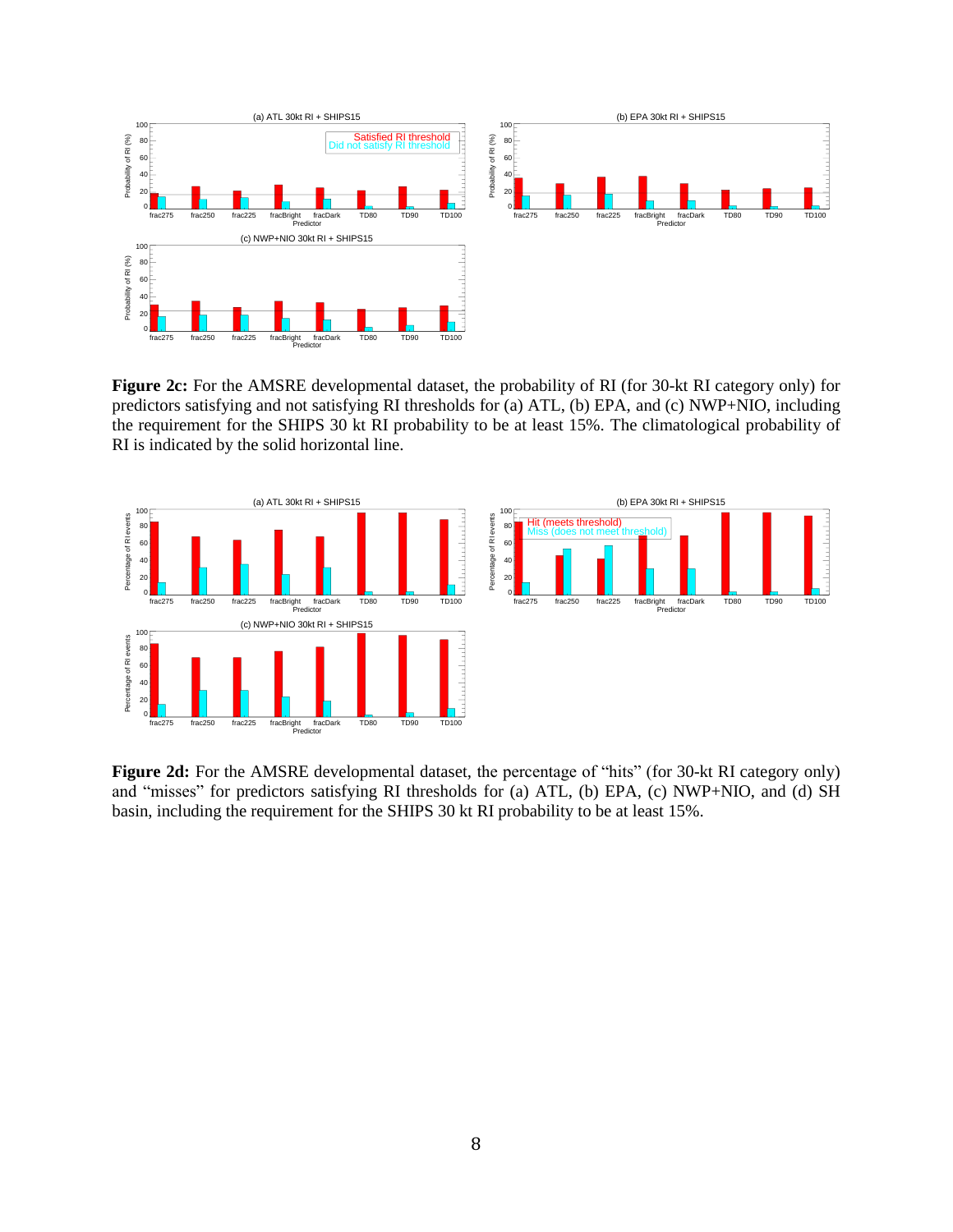

**Figure 3a:** Same as Figure 2a, except for the SSMIS developmental dataset



**Figure 3b:** Same as Figure 2b, except for the SSMIS developmental dataset



**Figure 3c:** Same as Figure 2c, except for the SSMIS developmental dataset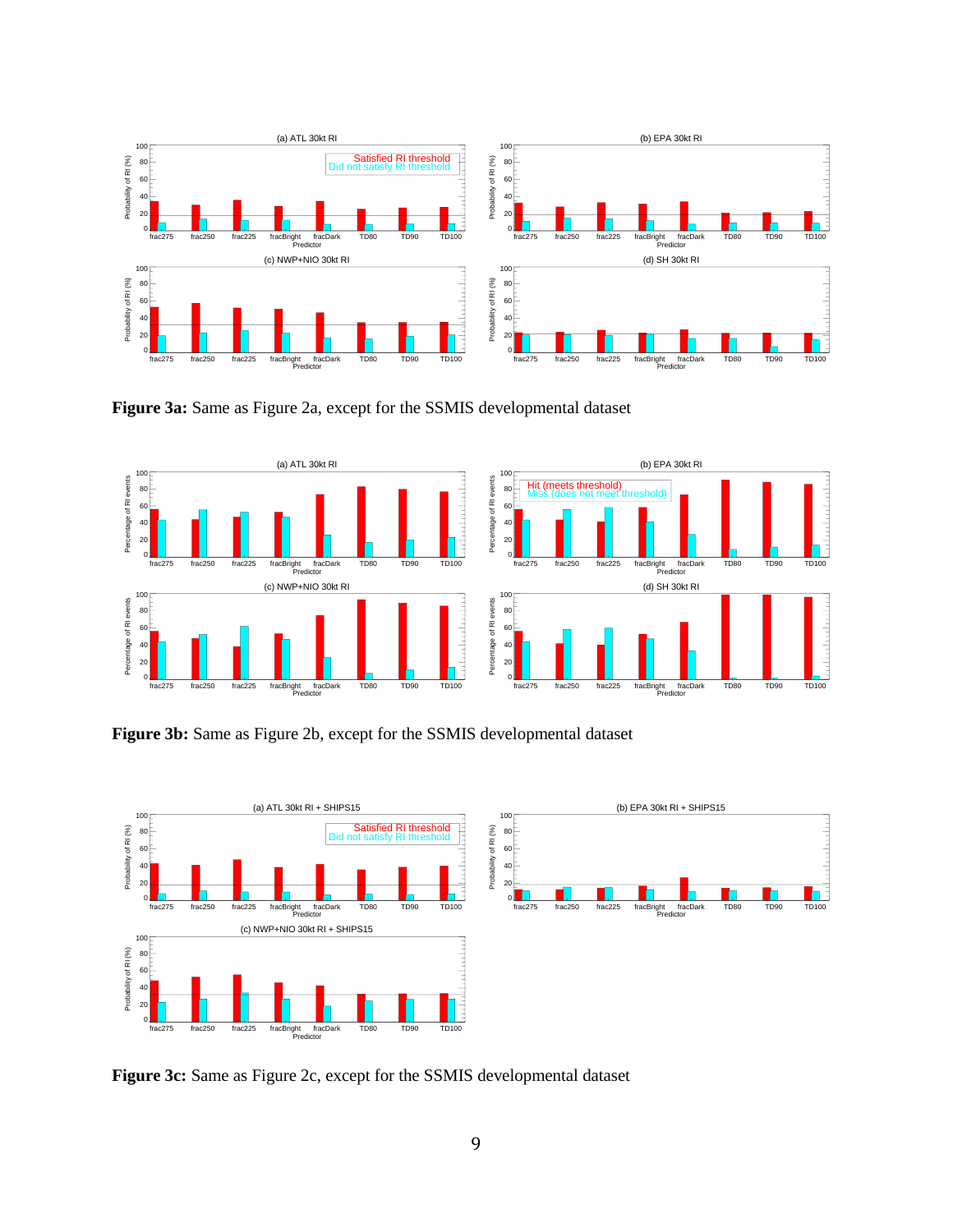

**Figure 3d:** Same as Figure 2d, except for the SSMIS developmental dataset



**Figure 4a:** Same as Figure 2a, except for the TMI developmental dataset



**Figure 4b:** Same as Figure 2b, except for the TMI developmental dataset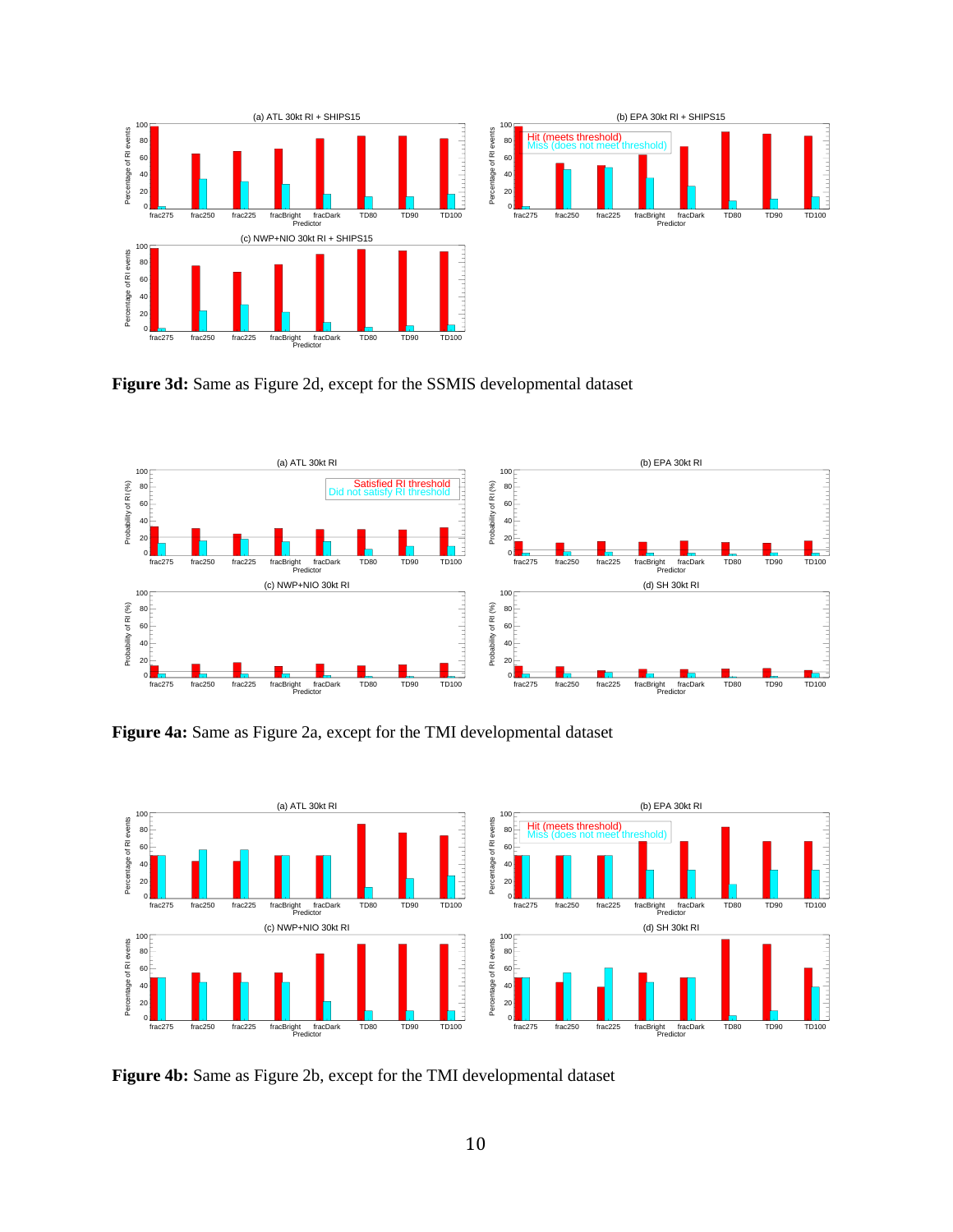

**Figure 4c:** Same as Figure 2c, except for the TMI developmental dataset



**Figure 4d:** Same as Figure 2d, except for the TMI developmental dataset

## **4. Publications**

a. Journal articles published\*\* :

Tao, C. and H. Jiang, 2015: Distributions of shallow to very deep Precipitation–Convection in rapidly intensifying tropical cyclones. *J. Climate*, 28, 8791-8824. doi: http://dx.doi.org/10.1175/JCLI-D-14-00448.1

b. Journal articles in process (what stage?)

Rogers, R. F., J. Zhang, Zawislak, J., G. R. Alvey III, E. J. Zipser, H. Jiang, 2016: Observations of the structure and evolution of Hurricane Edouard (2014) during intensity change. Part II: Kinematic structure and the distribution of deep convection. *Mon. Wea. Rev*., in revision.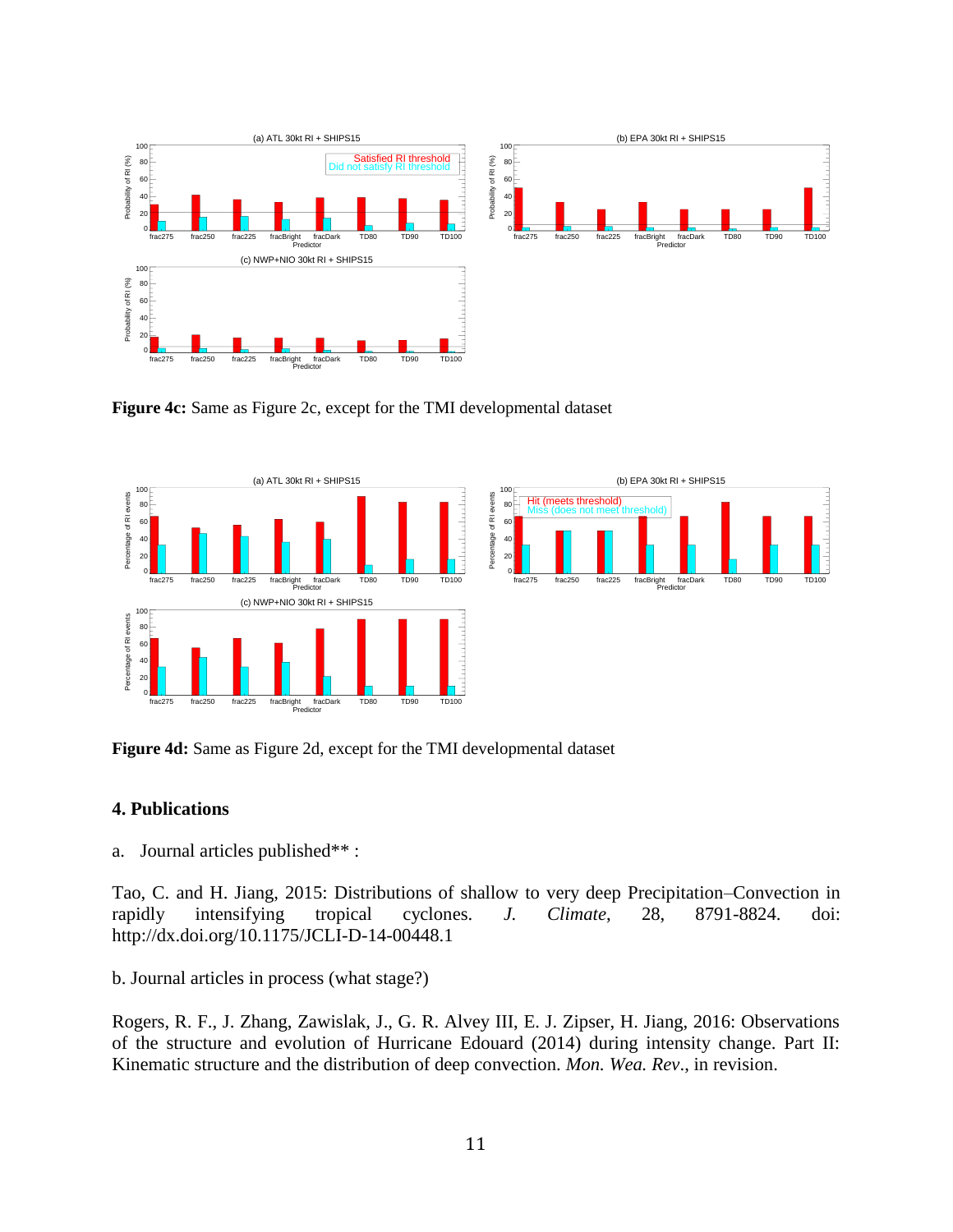Zawislak, J., G. R. Alvey III, R. F. Rogers, J. Zhang, E. J. Zipser, H. Jiang, 2016: Observations of the structure and evolution of Hurricane Edouard (2014) during intensity change. Part I: Relationship between the thermodynamic structure and precipitation. *Mon. Wea. Rev*., in revision. Tao, C. and H. Jiang, 2016: The Evolution of Rainfall and Convection in Rapidly Intensifying Tropical Cyclones based on 16 years of TRMM Data. *J. Climate*, in review.

Jiang, H., J. Zagrodnik, C. Tao, M. Kieper, and E. Zipser 2015: What Is In the 37 GHz Cyan Color Ring of Rapidly Intensifying Tropical Cyclones? *Mon. Wea. Rev*., in preparation.

c. Other publications/presentations

Jiang, H., J. Zawislak, Y. Pei, C. Tao, M. Kieper, K. Musgrave, and Galina Chirokova 2016: Improvement and Implementation of the Probability-based Microwave Ring Rapid Intensification Index for NHC/JTWC Forecast Basins. 70*th Interdepartmental Hurricane Conference/Tropical Cyclone Research Forum*, Mar 15-17, 2016.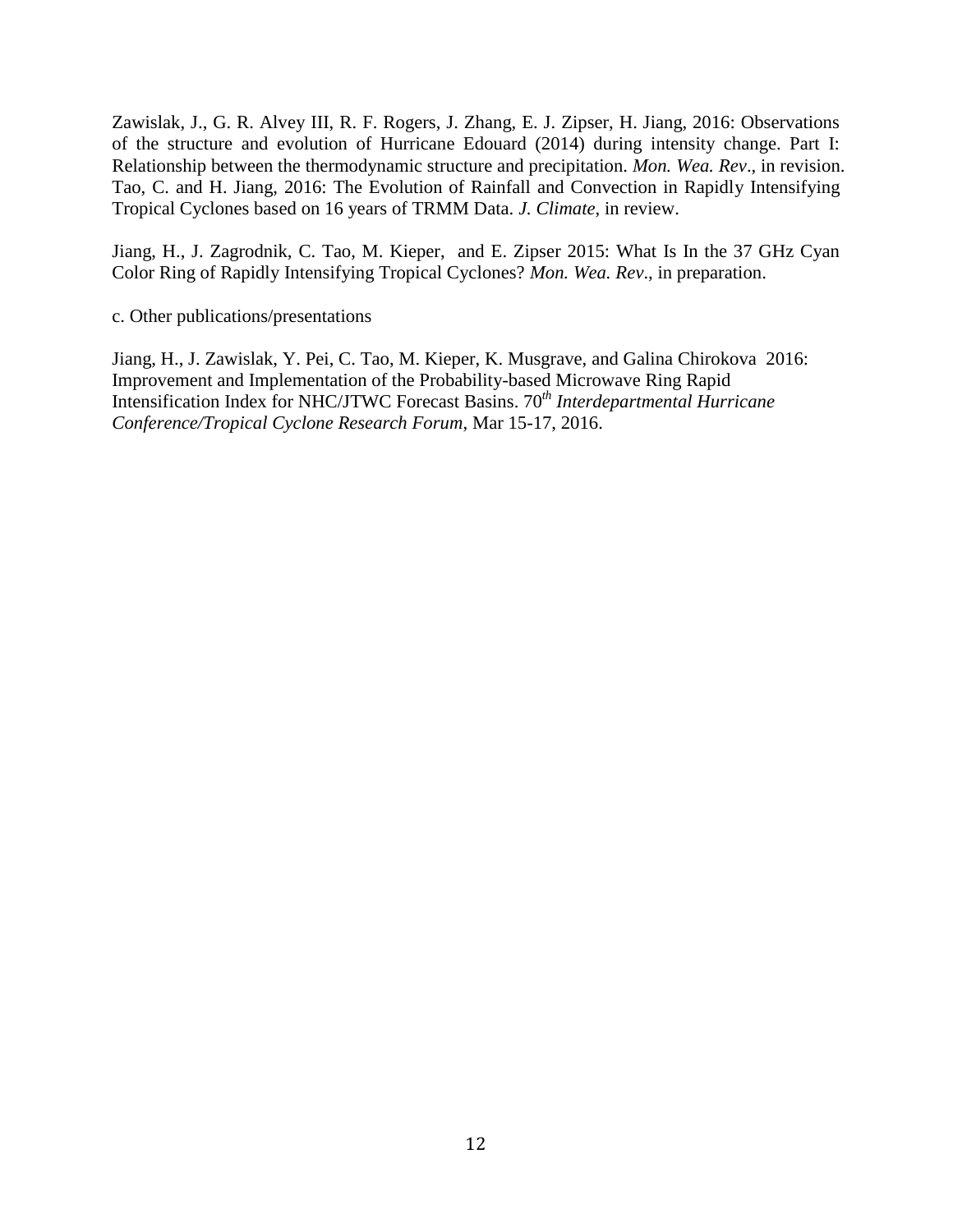# **APPENDIX**

## **AMSRE RI Thresholds**

| Threshold of<br>25 kt Intensity<br>Change | <b>ATL</b> | <b>EPA</b> | $NWP +$<br><b>NIO</b> | <b>SH</b> |
|-------------------------------------------|------------|------------|-----------------------|-----------|
| frac275                                   | 0.76       | 0.70       | 0.74                  | 0.80      |
| frac250                                   | 0.37       | 0.31       | 0.37                  | 0.38      |
| frac225                                   | 0.13       | 0.11       | 0.14                  | 0.12      |
| fracBright                                | 0.63       | 0.60       | 0.64                  | 0.70      |
| fracDark                                  | 0.82       | 0.79       | 0.82                  | 0.88      |
| ring_TD80                                 | y/n        | y/n        | y/n                   | y/n       |
| ring_TD90                                 | y/n        | y/n        | y/n                   | y/n       |
| ring TD100                                | v/n        | v/n        | v/n                   | y/n       |

RI Thresholds for an intensity change of 25 kt for AMSRE overpasses

RI Thresholds for an intensity change of 30 kt for AMSRE overpasses

| Threshold of<br>30 kt Intensity<br>Change | <b>ATL</b> | EPA  | $NWP +$<br><b>NIO</b> | <b>SH</b> |
|-------------------------------------------|------------|------|-----------------------|-----------|
| frac275                                   | 0.73       | 0.74 | 0.75                  | 0.81      |
| frac250                                   | 0.36       | 0.33 | 0.38                  | 0.39      |
| frac225                                   | 0.13       | 0.12 | 0.15                  | 0.12      |
| fracBright                                | 0.63       | 0.64 | 0.66                  | 0.71      |
| fracDark                                  | 0.82       | 0.83 | 0.84                  | 0.88      |
| ring_TD80                                 | y/n        | y/n  | y/n                   | y/n       |
| ring_TD90                                 | y/n        | y/n  | y/n                   | y/n       |
| ring TD100                                | v/n        | v/n  | v/n                   | v/n       |

RI Thresholds for an intensity change of 35 kt for AMSRE overpasses

| Threshold of<br>35 kt Intensity<br>Change | <b>ATL</b> | <b>EPA</b> | $NWP +$<br><b>NIO</b> | <b>SH</b> |
|-------------------------------------------|------------|------------|-----------------------|-----------|
| frac275                                   | 0.75       | 0.74       | 0.77                  | 0.81      |
| frac250                                   | 0.37       | 0.35       | 0.39                  | 0.40      |
| frac225                                   | 0.13       | 0.13       | 0.15                  | 0.12      |
| fracBright                                | 0.64       | 0.64       | 0.68                  | 0.70      |
| fracDark                                  | 0.84       | 0.83       | 0.85                  | 0.89      |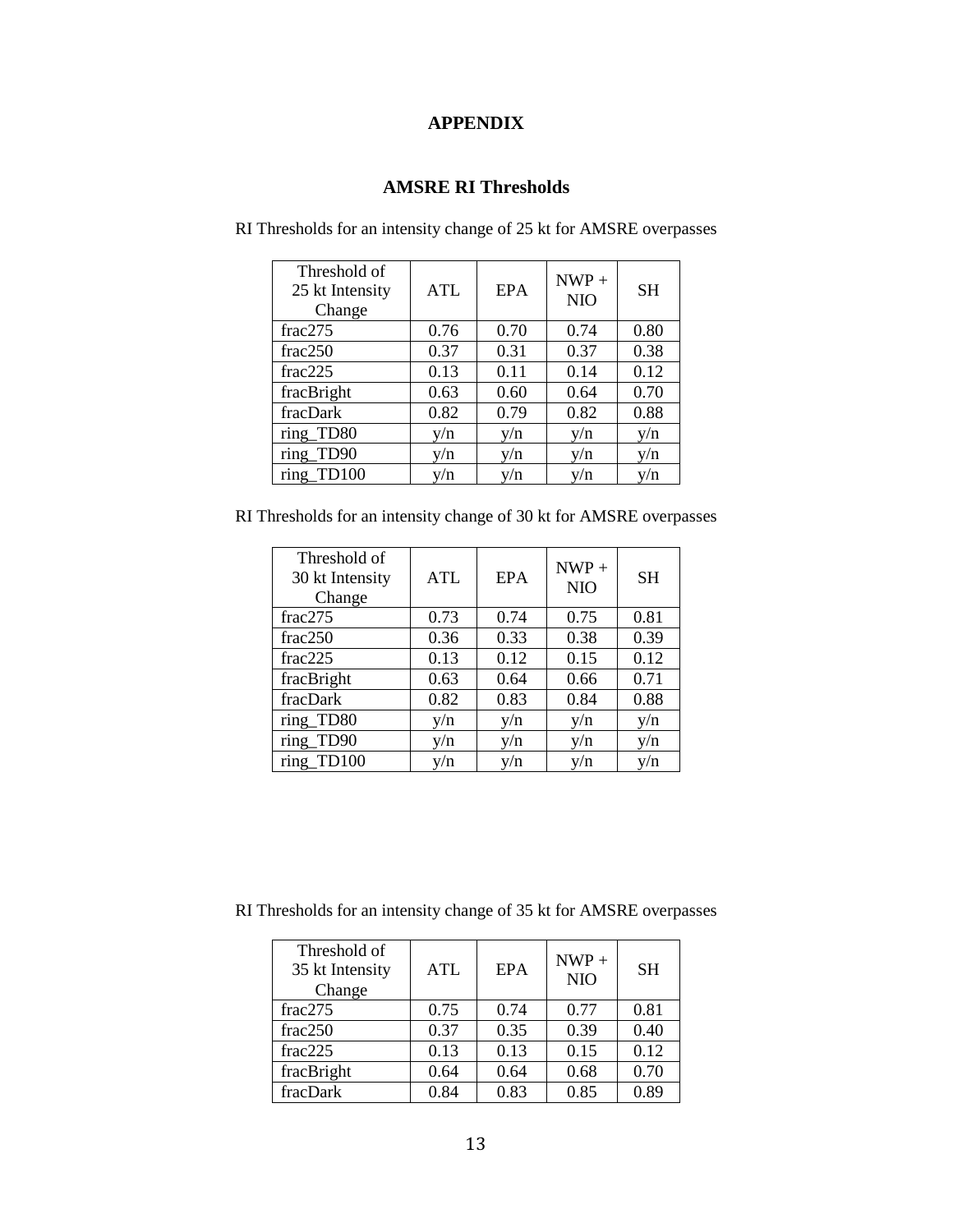| ring<br><b>TD80</b>  | y/n | v/n | 'n |   |
|----------------------|-----|-----|----|---|
| ring<br>TD90         | v/n | v/n | 'n | n |
| ring<br><b>TD100</b> | v/n | n   | 'n |   |

| Threshold of<br>40 kt Intensity<br>Change | <b>ATL</b> | <b>EPA</b> | $NWP +$<br><b>NIO</b> | <b>SH</b> |
|-------------------------------------------|------------|------------|-----------------------|-----------|
| frac275                                   | 0.77       | 0.77       | 0.77                  | 0.84      |
| frac250                                   | 0.39       | 0.35       | 0.39                  | 0.43      |
| frac225                                   | 0.14       | 0.13       | 0.15                  | 0.13      |
| fracBright                                | 0.65       | 0.70       | 0.68                  | 0.73      |
| fracDark                                  | 0.85       | 0.87       | 0.85                  | 0.91      |
| ring_TD80                                 | y/n        | v/n        | y/n                   | y/n       |
| ring_TD90                                 | y/n        | y/n        | y/n                   | y/n       |
| ring TD100                                | y/n        | v/n        | v/n                   | v/n       |

RI Thresholds for an intensity change of 40 kt for AMSRE overpasses

# **AMSRE RI Probabilities**

RI Probability [%] of an intensity change of 25 kt for AMSRE overpass

| Probability of<br>25 kt Intensity<br>Change | <b>ATL</b> | <b>EPA</b> | $NWP +$<br><b>NIO</b> | <b>SH</b> |
|---------------------------------------------|------------|------------|-----------------------|-----------|
| frac275                                     | 43         | 42         | 48                    | 42        |
| frac250                                     |            | 42         |                       | 43        |
| frac225                                     | 35         | 45         |                       | 32        |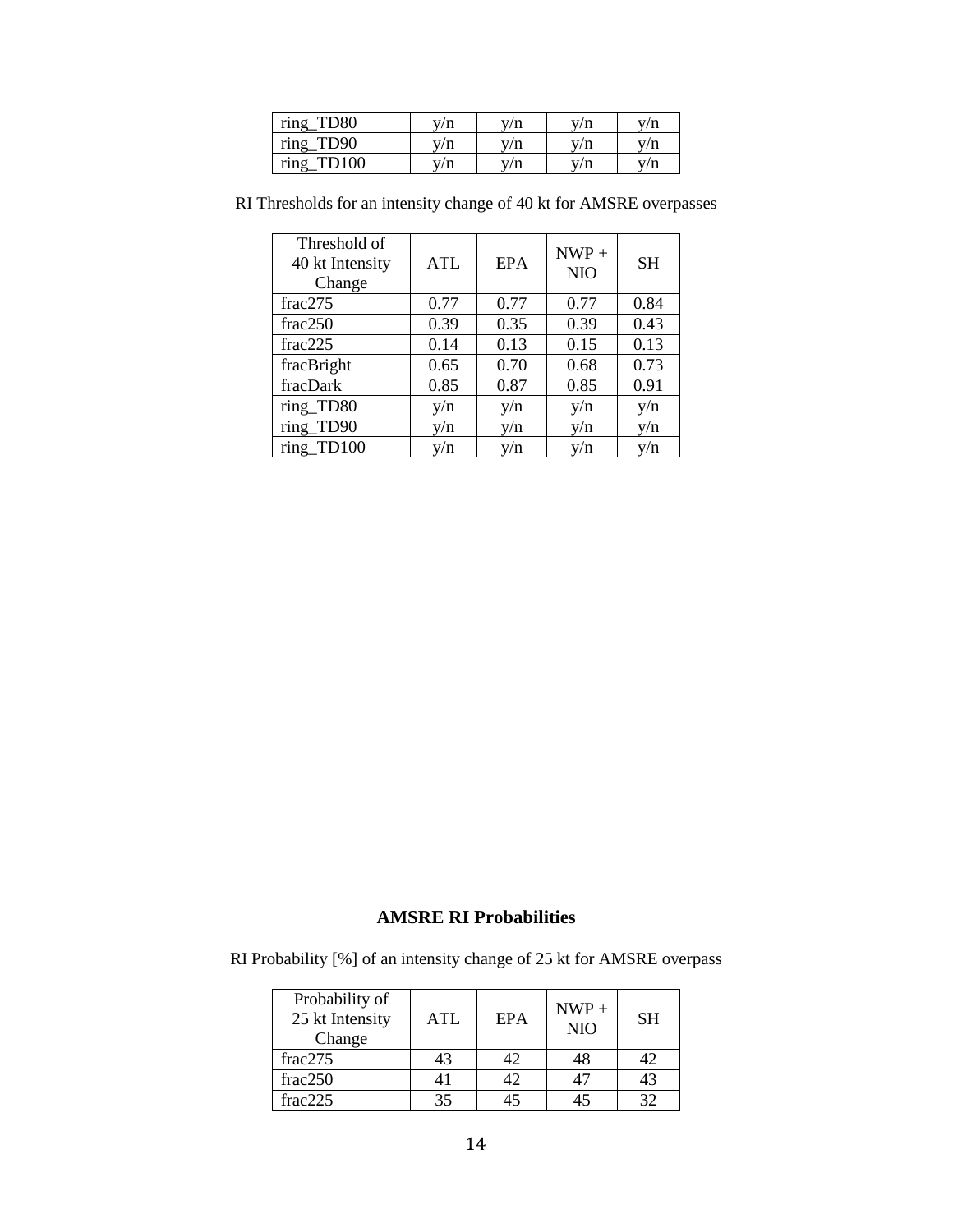| fracBright           |    | 49 |    | 53 |
|----------------------|----|----|----|----|
| fracDark             | 17 |    |    |    |
| ring_TD80            |    | 36 | 39 |    |
| ring_TD90            |    | 38 |    |    |
| <b>TD100</b><br>ring | २२ |    |    |    |

RI Probability [%], which includes also meeting the thresholds of 5, 10, 15, 20, 25% (each comma delimited number) SHIPS 25-kt RI probability, for an intensity change of 25 kt for AMSRE overpasses

| Probability of<br>25 kt Intensity<br>Change | <b>ATL</b>         | EPA                | <b>NWP</b><br>$+ NIO$ | <b>SH</b> |
|---------------------------------------------|--------------------|--------------------|-----------------------|-----------|
| $frac275+SHIPS$                             | 43, 44, 46, 40, 42 | 42, 42, 44, 42, 33 |                       |           |
| $frac250+SHIPS$                             | 39, 37, 38, 36, 36 | 37, 37, 40, 35, 27 |                       |           |
| $frac225+SHIPS$                             | 32, 28, 29, 33, 36 | 40, 40, 40, 47, 40 |                       |           |
| fracBright+SHIPS                            | 45, 44, 44, 41, 36 | 46, 46, 47, 44, 33 |                       |           |
| fracDark+SHIPS                              | 43, 42, 41, 36, 31 | 48, 48, 48, 45, 36 |                       |           |
| ring_TD80+SHIPS                             | 31, 30, 29, 27, 26 | 34, 34, 35, 33, 31 |                       |           |
| ring_TD90+SHIPS                             | 34, 34, 33, 30, 28 | 36, 36, 37, 36, 34 |                       |           |
| ring_TD100+SHIPS                            | 33, 33, 33, 28, 24 | 40, 40, 42, 41, 37 |                       |           |

RI Probability [%] of an intensity change of 30 kt for AMSRE overpass

| Probability of<br>30 kt Intensity<br>Change | <b>ATL</b> | EPA | $NWP +$<br><b>NIO</b> | <b>SH</b> |
|---------------------------------------------|------------|-----|-----------------------|-----------|
| frac275                                     | 21         | 31  | 33                    | 35        |
| frac250                                     | 30         | 30  | 35                    | 36        |
| frac225                                     | 25         | 27  | 32                    | 26        |
| fracBright                                  | 34         | 47  | 38                    | 48        |
| fracDark                                    | 28         | 39  | 36                    | 46        |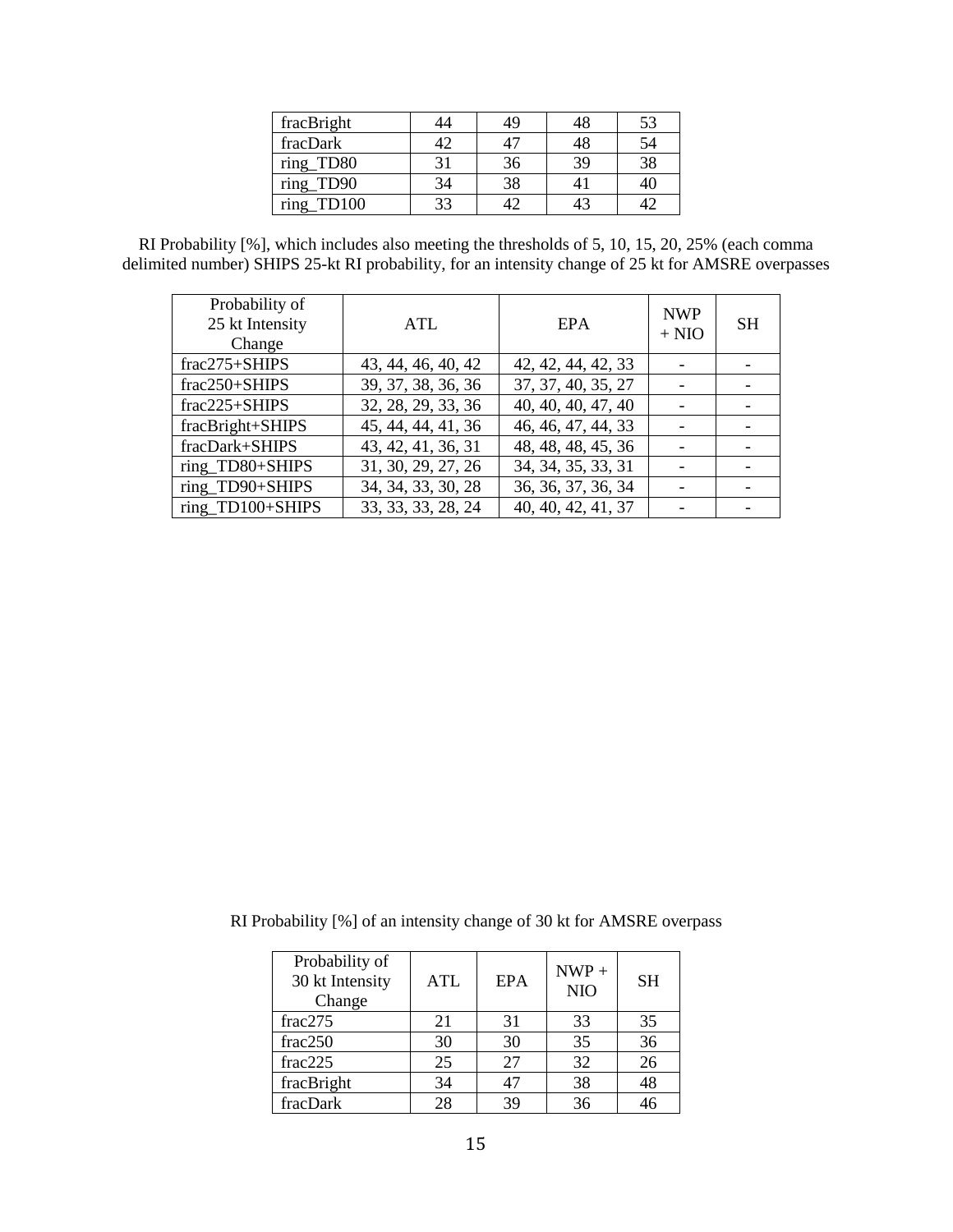| $\bullet$<br>ring | ر_ | ر ک | -  |   |
|-------------------|----|-----|----|---|
| D۹O<br>ring       |    | ل⊾  | າເ | ົ |
| ring              |    |     |    |   |

RI Probability [%], which includes also meeting the thresholds of 5, 10, 15, 20, 25% (each comma delimited number) SHIPS 30-kt RI probability, for an intensity change of 30 kt for AMSRE overpasses

| Probability of<br>30 kt Intensity<br>Change | <b>ATL</b>          | <b>EPA</b>           | $NWP + NIO$        | <b>SH</b> |
|---------------------------------------------|---------------------|----------------------|--------------------|-----------|
| $frac275+SHIPS$                             | 21, 22, 19, 17, 50  | 28, 32, 36, 100, 100 | 34, 32, 31, 30, 28 |           |
| $frac250+SHIPS$                             | 28, 30, 27, 40, 50  | 23, 26, 30, 100, 100 | 36, 36, 36, 37, 32 |           |
| $frac225+SHIPS$                             | 19, 19, 21, 20, 100 | 17, 19, 38, 100, 100 | 32, 30, 29, 33, 26 |           |
| fracBright+SHIPS                            | 36, 36, 29, 40, 33  | 43, 43, 38, 100, 100 | 38, 38, 35, 35, 31 |           |
| fracDark+SHIPS                              | 28, 28, 25, 25, 50  | 36, 36, 30, 100, 100 | 37, 35, 33, 32, 27 |           |
| ring_TD80+SHIPS                             | 23, 22, 22, 21, 14  | 20, 21, 23, 33, 100  | 30, 28, 27, 26, 25 |           |
| ring_TD90+SHIPS                             | 27, 26, 26, 27, 20  | 21, 23, 24, 50, 100  | 31, 29, 28, 26, 25 |           |
| ring_TD100+SHIPS                            | 25, 24, 23, 23, 25  | 27, 29, 25, 50, 100  | 33, 31, 30, 29, 26 |           |

|  | RI Probability [%] of an intensity change of 35 kt for AMSRE overpass |  |  |
|--|-----------------------------------------------------------------------|--|--|
|--|-----------------------------------------------------------------------|--|--|

| Probability of<br>35 kt Intensity<br>Change | ATL | EPA | $NWP +$<br><b>NIO</b> | <b>SH</b> |
|---------------------------------------------|-----|-----|-----------------------|-----------|
| frac275                                     | 20  | 29  | 28                    | 28        |
| frac250                                     | 22  | 32  | 29                    | 30        |
| frac225                                     | 18  | 26  | 25                    | 20        |
| fracBright                                  | 24  | 41  | 30                    | 34        |
| fracDark                                    | 23  | 33  | 30                    | 33        |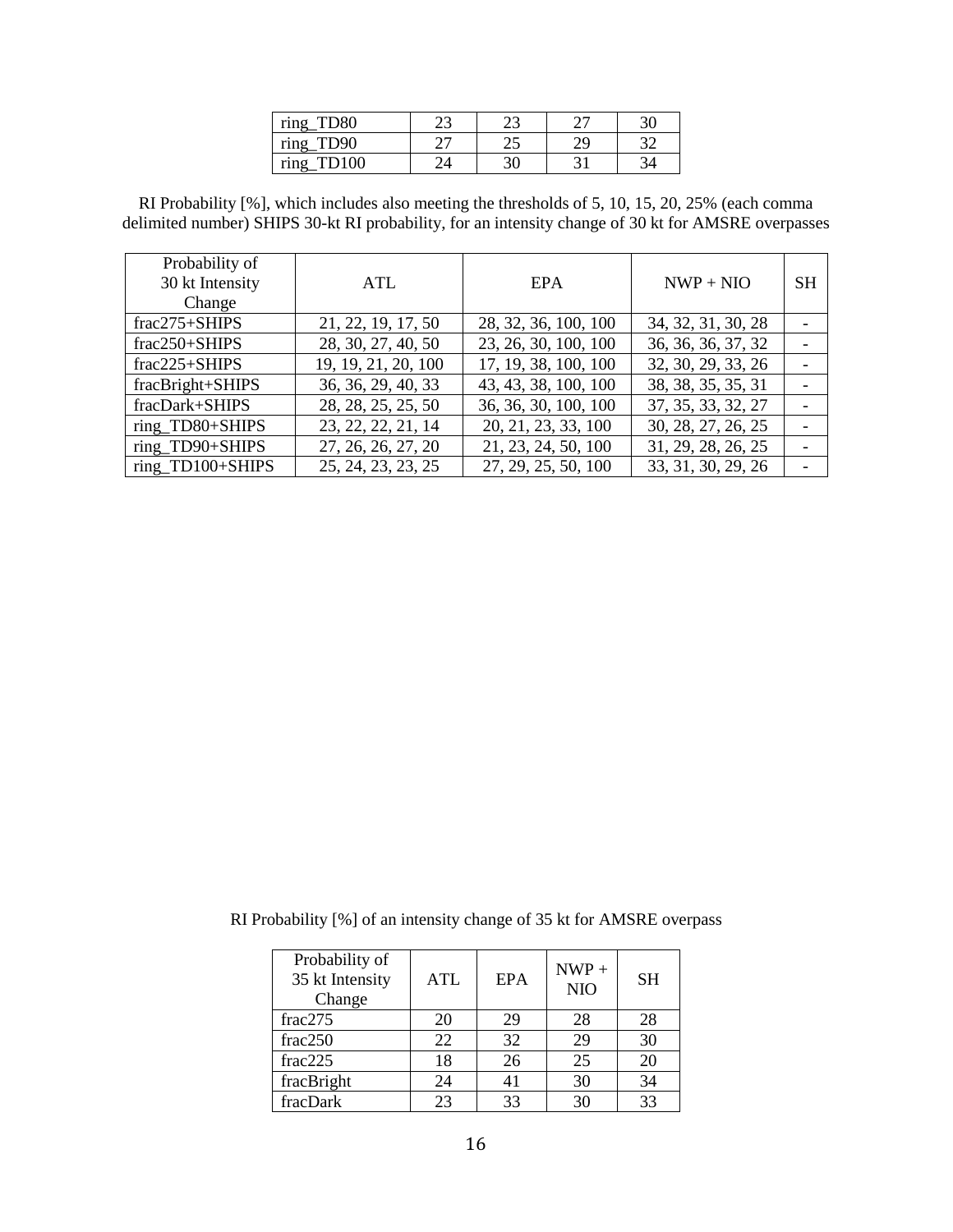| ring         |     | <b>Q</b> | ⌒            | $\sim$ |
|--------------|-----|----------|--------------|--------|
| TD90<br>ring | Q   |          |              | ∼      |
| $min \sigma$ | JV. | رے       | $\cap$<br>ىك |        |

RI Probability [%], which includes also meeting the thresholds of 5, 10, 15, 20, 25% (each comma delimited number) SHIPS 35-kt RI probability, for an intensity change of 35 kt for AMSRE overpasses

| Probability of<br>35 kt Intensity<br>Change | ATL                   | EPA                    | <b>NWP</b><br>$+ NIO$ | <b>SH</b> |
|---------------------------------------------|-----------------------|------------------------|-----------------------|-----------|
| $frac275+SHIPS$                             | 19, 50 100, 100, 100  | 29, 67, 100, 100, 100  |                       |           |
| frac250+SHIPS                               | 21, 25, 100, 100, 100 | 29, 60, 100, 100, 100  |                       |           |
| $frac225+SHIPS$                             | 12, 33, 100, 100, 100 | 21, 100, 100, 100, 100 |                       |           |
| fracBright+SHIPS                            | 28, 33, 100, 100, 100 | 37, 57, 100, 100, 100  |                       |           |
| fracDark+SHIPS                              | 27, 33, 100, 100, 100 | 29, 40, 100, 100, 100  |                       |           |
| ring_TD80+SHIPS                             | 17, 26, 100, 100, 100 | 16, 31, 100, 100, 100  |                       |           |
| ring TD90+SHIPS                             | 20, 31, 100, 100, 100 | 17, 36, 100, 100, 100  |                       |           |
| ring_TD100+SHIPS                            | 21, 29, 100, 100, 100 | 22, 36, 100, 100, 100  |                       |           |

|  |  |  | RI Probability [%] of an intensity change of 40 kt for AMSRE overpass |
|--|--|--|-----------------------------------------------------------------------|
|--|--|--|-----------------------------------------------------------------------|

| Probability of<br>40 kt Intensity<br>Change | <b>ATL</b> | EPA | $NWP +$<br><b>NIO</b> | <b>SH</b> |
|---------------------------------------------|------------|-----|-----------------------|-----------|
| frac275                                     | 15         | 24  | 22                    | 22        |
| frac250                                     | 19         | 22  | 20                    | 21        |
| frac2225                                    | 17         | 17  | 19                    | 13        |
| fracBright                                  | 21         | 43  | 23                    | 22        |
| fracDark                                    | 19         | 33  | 20                    | 23        |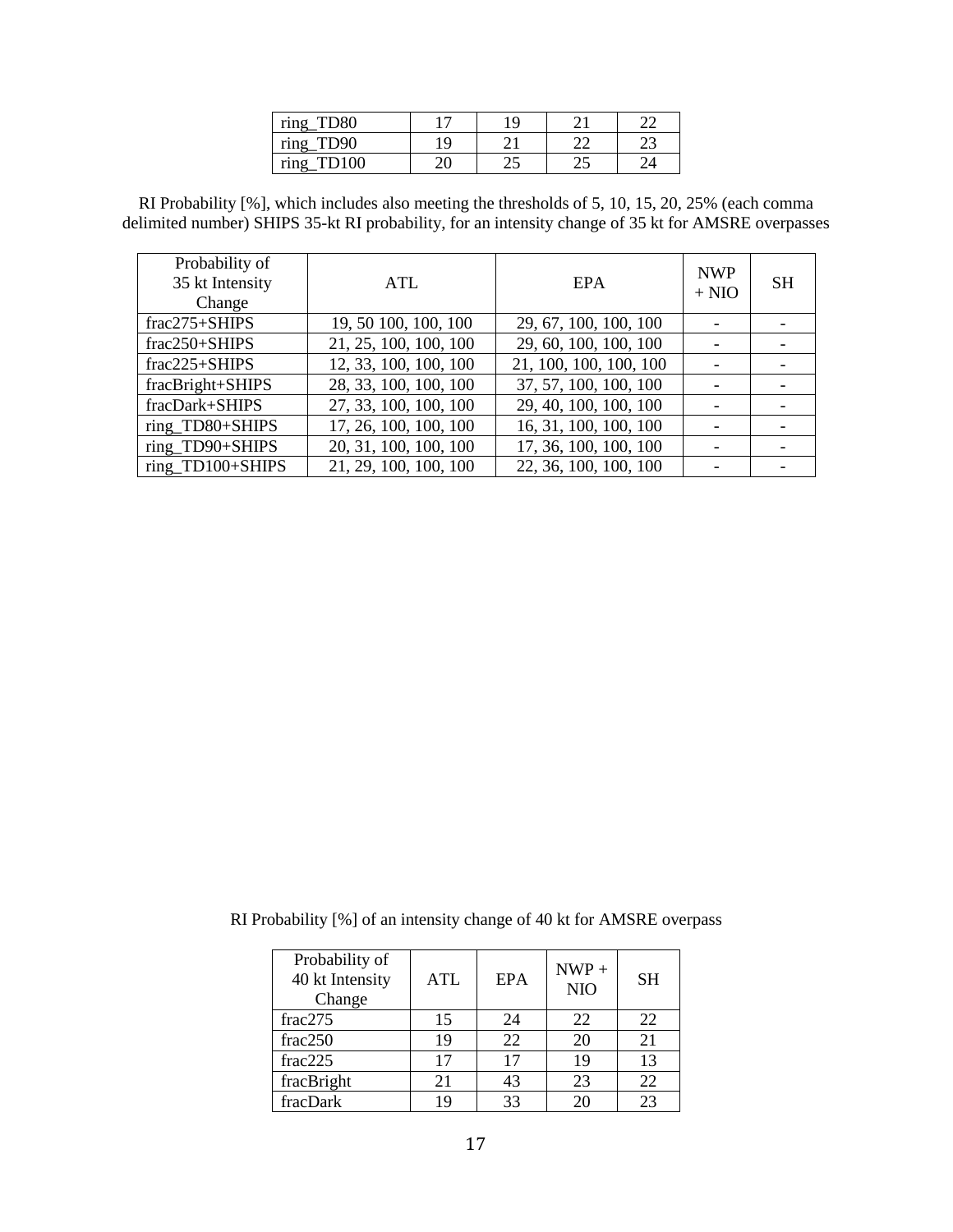| <b>TD80</b><br>ring                   | ້ | ⊥J |  |
|---------------------------------------|---|----|--|
| TD <sub>90</sub><br>$\bullet$<br>rino | ∟ | ΙU |  |
| <b>TD100</b>                          | ັ | ≃∪ |  |

RI Probability [%], which includes also meeting the thresholds of 5, 10, 15, 20, 25% (each comma delimited number) SHIPS 40-kt RI probability, for an intensity change of 40 kt for AMSRE overpasses

| Probability of<br>40 kt Intensity<br>Change | ATL                    | <b>EPA</b>             | <b>NWP</b><br>$+$ NIO | <b>SH</b> |
|---------------------------------------------|------------------------|------------------------|-----------------------|-----------|
| $frac275+SHIPS$                             | 18, 100, 100, 100, 100 | 23, 100, 100, 100, 100 |                       |           |
| frac250+SHIPS                               | 18, 100, 100, 100, 100 | 17, 100, 100, 100, 100 |                       |           |
| $frac225+SHIPS$                             | 11, 100, 100, 100, 100 | 25, 100, 100, 100, 100 |                       |           |
| fracBright+SHIPS                            | 25, 100, 100, 100, 100 | 42, 100, 100, 100, 100 |                       |           |
| fracDark+SHIPS                              | 26, 100, 100, 100, 100 | 28, 100, 100, 100, 100 | -                     |           |
| ring_TD80+SHIPS                             | 15, 25, 100, 100, 100  | 13, 50, 100, 100, 100  |                       |           |
| ring_TD90+SHIPS                             | 18, 25, 100, 100, 100  | 15, 100, 100, 100, 100 |                       |           |
| ring_TD100+SHIPS                            | 18, 33, 100, 100, 100  | 17, 100, 100, 100, 100 |                       |           |

### **SSMIS RI Thresholds**

RI Thresholds for an intensity change of 25 kt for SSMIS overpasses

| Threshold of<br>25 kt Intensity<br>Change | <b>ATL</b> | EPA  | $NWP +$<br><b>NIO</b> | <b>SH</b> |
|-------------------------------------------|------------|------|-----------------------|-----------|
| frac275                                   | 0.76       | 0.78 | 0.79                  | 0.86      |
| frac250                                   | 0.36       | 0.41 | 0.41                  | 0.46      |
| frac225                                   | 0.11       | 0.14 | 0.13                  | 0.16      |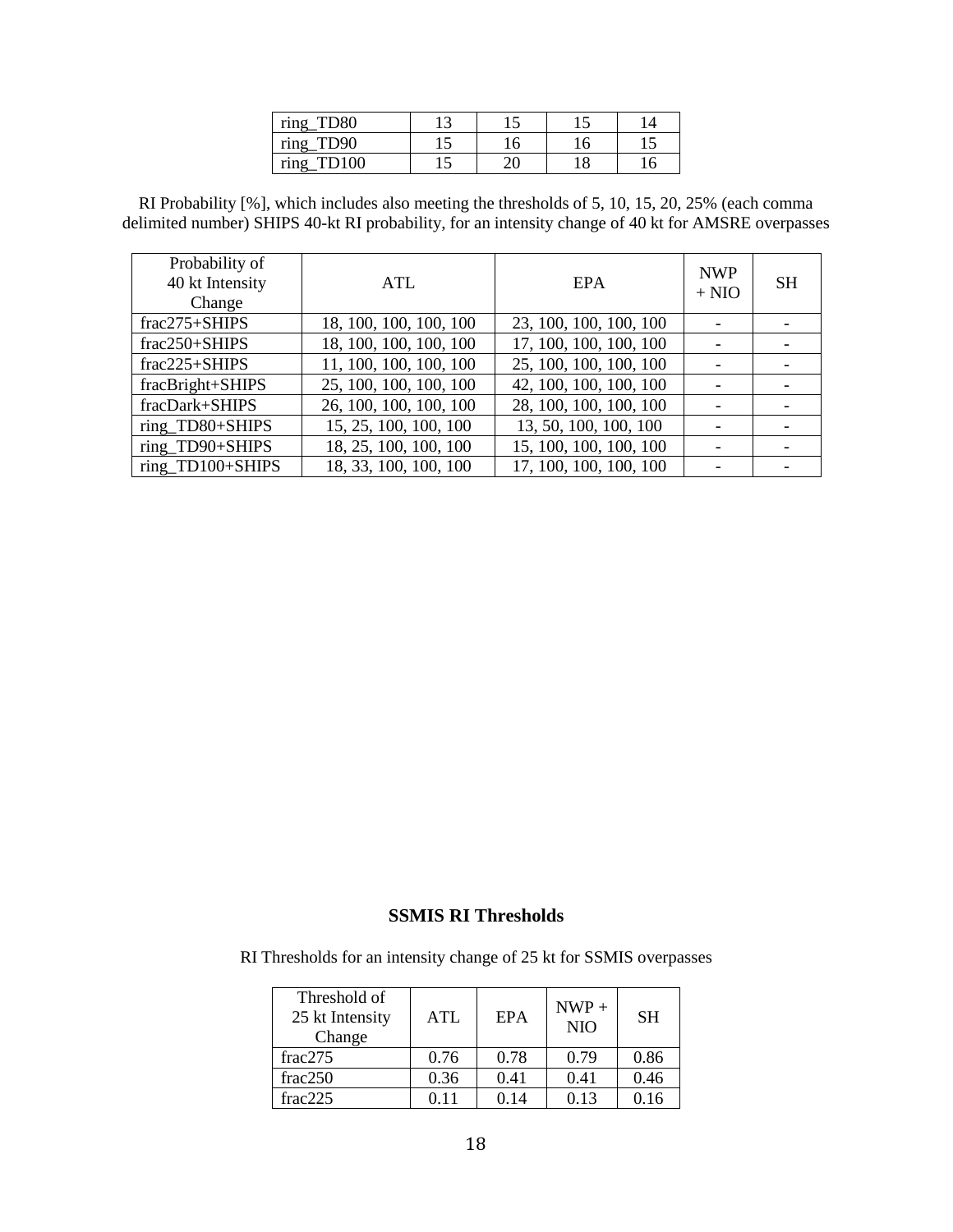| fracBright               | 0.54 | 0.59 | 0.60 | 0.68 |
|--------------------------|------|------|------|------|
| fracDark                 | 0.80 | 0.85 | 0.87 | 0.95 |
| ring_TD80                | v/n  | y/n  | y/n  | v/n  |
| ring<br>TD <sub>90</sub> | y/n  | y/n  | v/n  | y/n  |
| ring<br>TD100            | v/n  | v/n  | v/n  | 7/n  |

| RI Thresholds for an intensity change of 30 kt for SSMIS overpasses |  |  |
|---------------------------------------------------------------------|--|--|
|                                                                     |  |  |

| Threshold of<br>30 kt Intensity<br>Change | ATL  | <b>EPA</b> | $NWP +$<br><b>NIO</b> | <b>SH</b> |
|-------------------------------------------|------|------------|-----------------------|-----------|
| frac275                                   | 0.77 | 0.81       | 0.82                  | 0.86      |
| frac250                                   | 0.36 | 0.41       | 0.43                  | 0.47      |
| frac225                                   | 0.11 | 0.15       | 0.14                  | 0.16      |
| fracBright                                | 0.54 | 0.58       | 0.63                  | 0.68      |
| fracDark                                  | 0.81 | 0.87       | 0.89                  | 0.95      |
| ring_TD80                                 | v/n  | y/n        | y/n                   | y/n       |
| ring_TD90                                 | y/n  | y/n        | y/n                   | y/n       |
| ring TD100                                | v/n  | v/n        | v/n                   | y/n       |

RI Thresholds for an intensity change of 35 kt for SSMIS overpasses

| Threshold of<br>35 kt Intensity<br>Change | <b>ATL</b> | <b>EPA</b> | $NWP +$<br><b>NIO</b> | <b>SH</b> |
|-------------------------------------------|------------|------------|-----------------------|-----------|
| frac275                                   | 0.85       | 0.81       | 0.85                  | 0.89      |
| frac250                                   | 0.43       | 0.40       | 0.45                  | 0.48      |
| frac225                                   | 0.13       | 0.14       | 0.15                  | 0.16      |
| fracBright                                | 0.60       | 0.54       | 0.64                  | 0.70      |
| fracDark                                  | 0.89       | 0.86       | 0.90                  | 0.96      |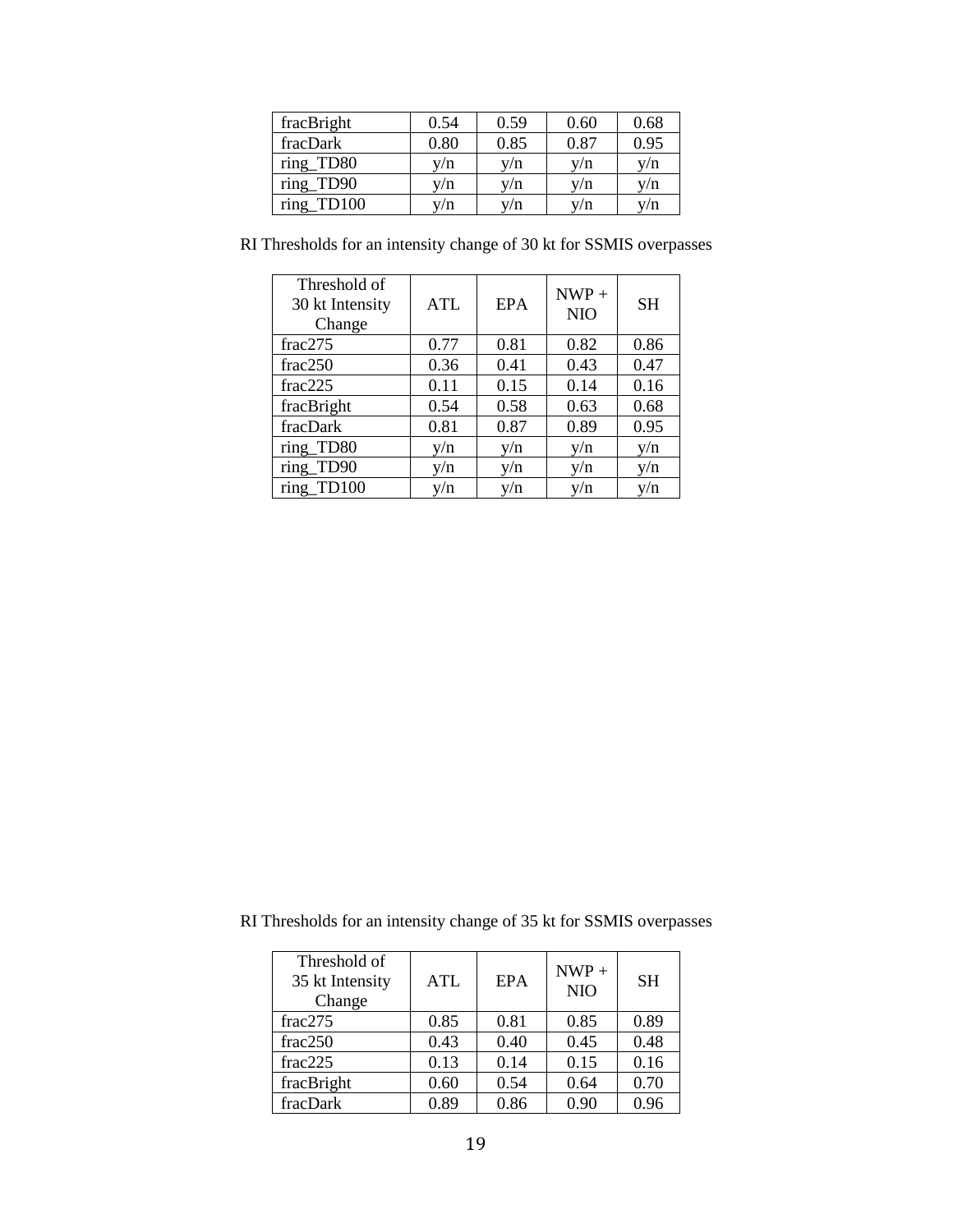| ring<br><b>TD80</b>  | v/n | v/n | v/n | /n |
|----------------------|-----|-----|-----|----|
| ring<br>TD90         | v/n | v/n | v/n |    |
| ring<br><b>TD100</b> | v/n | v/n | 'n  |    |

| Threshold of<br>40 kt Intensity<br>Change | <b>ATL</b> | <b>EPA</b> | $NWP +$<br><b>NIO</b> | <b>SH</b> |
|-------------------------------------------|------------|------------|-----------------------|-----------|
| frac275                                   | 0.86       | 0.83       | 0.86                  | 0.88      |
| frac250                                   | 0.43       | 0.43       | 0.46                  | 0.46      |
| frac225                                   | 0.14       | 0.16       | 0.15                  | 0.14      |
| fracBright                                | 0.56       | 0.59       | 0.65                  | 0.70      |
| fracDark                                  | 0.89       | 0.87       | 0.91                  | 0.97      |
| ring TD80                                 | v/n        | v/n        | y/n                   | y/n       |
| ring_TD90                                 | y/n        | y/n        | y/n                   | y/n       |
| ring TD100                                | v/n        | y/n        | v/n                   | y/n       |

RI Thresholds for an intensity change of 40 kt for SSMIS overpasses

# **SSMIS RI Probabilities**

RI Probability [%] for an intensity change of 25 kt for SSMIS overpasses

| Probability of<br>25 kt Intensity<br>Change | <b>ATL</b> | EPA | $NWP +$<br><b>NIO</b> | <b>SH</b> |
|---------------------------------------------|------------|-----|-----------------------|-----------|
| frac275                                     | 43         | 42  | 59                    | 29        |
| frac250                                     | 38         | 42  |                       | 32        |
| frac225                                     |            |     |                       | 32        |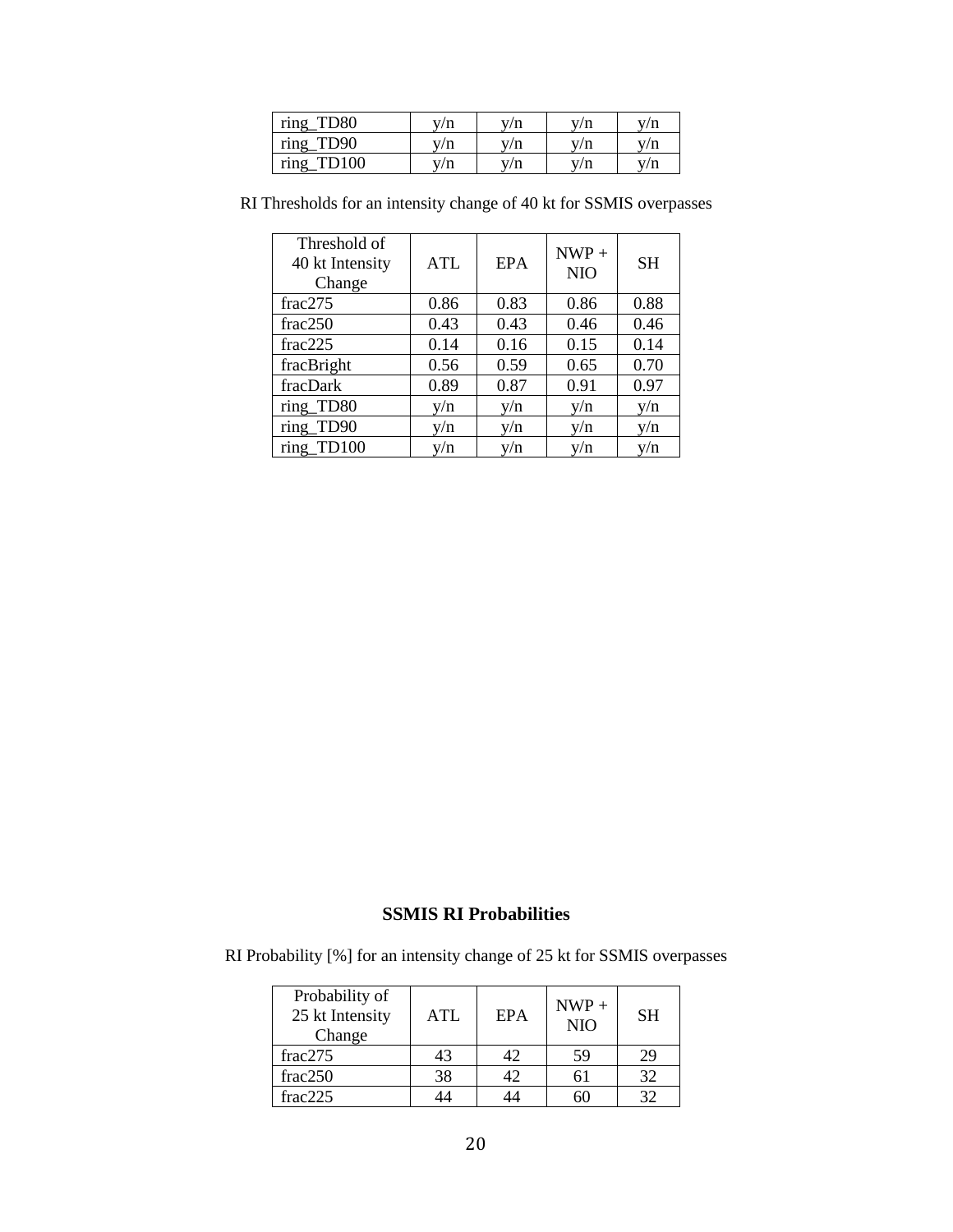| fracBright    | 38 | 45 | 53 |    |
|---------------|----|----|----|----|
| fracDark      |    | 45 | 52 | 21 |
| ring_TD80     | 34 | 29 |    |    |
| ring_TD90     | 36 | 30 |    |    |
| ring<br>TD100 | :6 | 20 |    |    |

RI Probability [%], which includes also meeting the thresholds of 5, 10, 15, 20, 25% (each comma delimited number) SHIPS 25-kt RI probability, for an intensity change of 25 kt for SSMIS overpasses

| Probability of<br>25 kt Intensity<br>Change | ATL                | <b>EPA</b>         | <b>NWP</b><br>$+$ NIO | <b>SH</b> |
|---------------------------------------------|--------------------|--------------------|-----------------------|-----------|
| frac275+SHIPS                               | 43, 43, 43, 42, 48 | 41, 39, 40, 40, 30 |                       |           |
| $frac250+SHIPS$                             | 38, 39, 39, 40, 43 | 42, 40, 42, 42, 31 |                       |           |
| $frac225+SHIPS$                             | 44, 44, 44, 47, 50 | 45, 43, 45, 45, 36 |                       |           |
| fracBright+SHIPS                            | 38, 39, 40, 42, 48 | 42, 41, 42, 39, 26 |                       |           |
| fracDark+SHIPS                              | 45, 45, 47, 45, 50 | 44, 43, 43, 42, 35 |                       |           |
| ring_TD80+SHIPS                             | 36, 36, 37, 38, 42 | 29, 28, 30, 27, 26 |                       |           |
| ring_TD90+SHIPS                             | 37, 37, 38, 39, 46 | 30, 29, 30, 28, 24 |                       |           |
| ring_TD100+SHIPS                            | 37, 37, 38, 39, 47 | 32, 31, 33, 30, 27 |                       |           |

RI Probability [%] for an intensity change of 30 kt for SSMIS overpasses

| Probability of<br>30 kt Intensity<br>Change | <b>ATL</b> | EPA | $NWP +$<br><b>NIO</b> | <b>SH</b> |
|---------------------------------------------|------------|-----|-----------------------|-----------|
| frac275                                     | 34         | 32  | 53                    | 24        |
| frac250                                     | 30         | 28  | 58                    | 24        |
| frac225                                     | 36         | 33  | 52                    | 26        |
| fracBright                                  | 29         | 31  | 51                    | 23        |
| fracDark                                    | 34         | 34  |                       | 27        |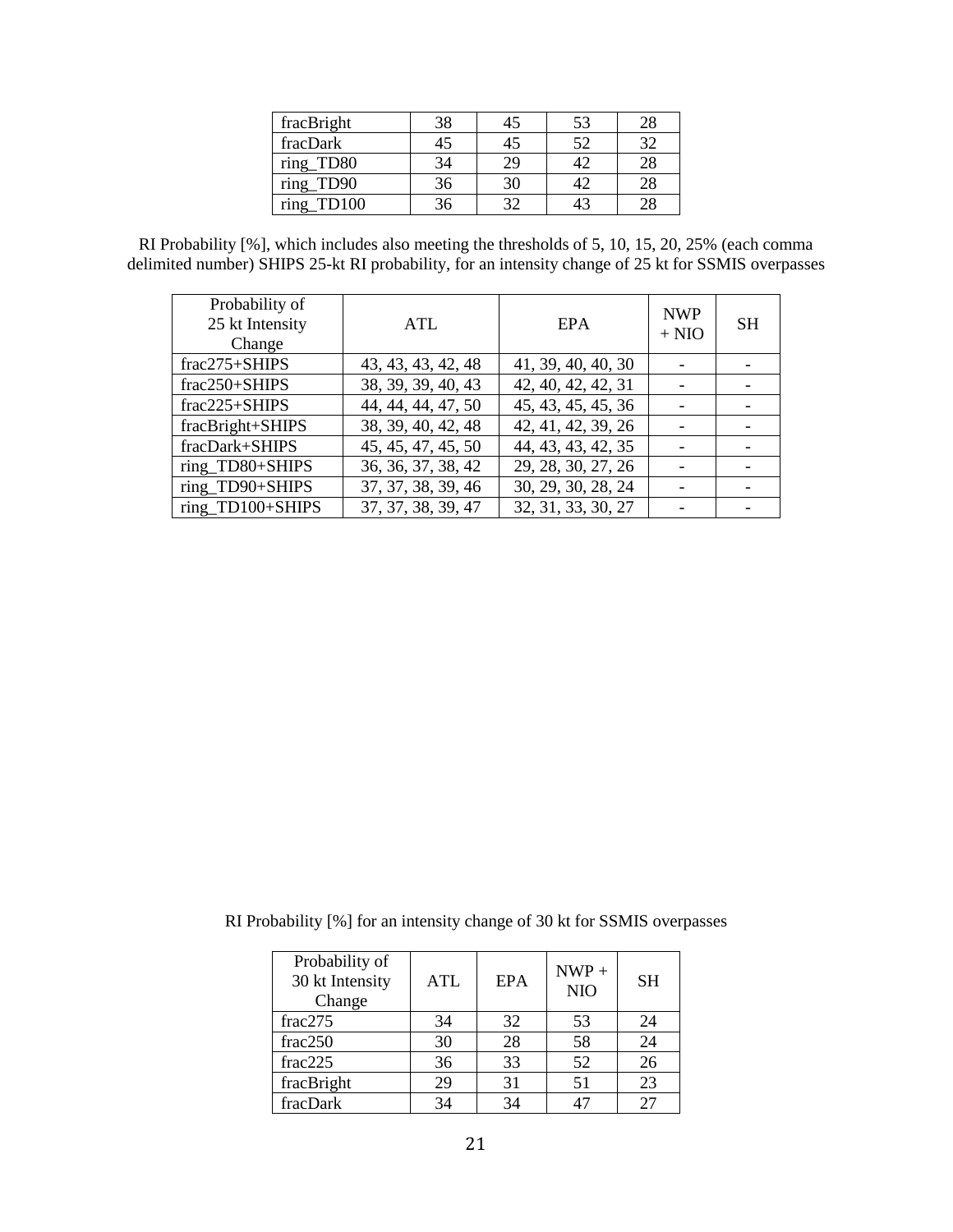| $\cdots$  |   |     | $\sim$ $\sim$<br>ັ | ⌒ |
|-----------|---|-----|--------------------|---|
| $\bullet$ |   |     | <u>ລ ຕ</u><br>ັ    |   |
|           | ۵ | ر _ |                    |   |

RI Probability [%], which includes also meeting the thresholds of 5, 10, 15, 20, 25% (each comma delimited number) SHIPS 30-kt RI probability, for an intensity change of 30 kt for SSMIS overpasses

| Probability of   |                     |                     |                    |           |
|------------------|---------------------|---------------------|--------------------|-----------|
| 30 kt Intensity  | ATL                 | <b>EPA</b>          | $NWP + NIO$        | <b>SH</b> |
| Change           |                     |                     |                    |           |
| $frac275+SHIPS$  | 33, 32, 43, 60, 100 | 32, 32, 13, 33, 100 | 53, 50, 48, 46, 42 |           |
| $frac250+SHIPS$  | 30, 30, 41, 67, 100 | 29, 29, 13, 50, 100 | 58, 55, 53, 48, 46 |           |
| $frac225+SHIPS$  | 34, 34, 47, 75, 100 | 34, 35, 14, 50, 100 | 53, 55, 56, 51, 47 |           |
| fracBright+SHIPS | 30, 29, 38, 60, 100 | 31, 31, 17, 29, 100 | 51, 50, 46, 43, 34 |           |
| fracDark+SHIPS   | 35, 35, 42, 55, 100 | 35, 34, 26, 38, 100 | 47, 47, 43, 40, 39 |           |
| ring_TD80+SHIPS  | 27, 27, 36, 43, 100 | 21, 22, 14, 23, 100 | 35, 35, 33, 32, 27 |           |
| ring TD90+SHIPS  | 28, 28, 39, 43, 100 | 22, 22, 15, 25, 100 | 36, 35, 33, 31, 27 |           |
| ring_TD100+SHIPS | 29, 29, 40, 46, 100 | 23, 23, 16, 27, 100 | 36, 36, 34, 31, 27 |           |

RI Probability [%] for an intensity change of 35 kt for SSMIS overpasses

| Probability of<br>35 kt Intensity<br>Change | <b>ATL</b> | EPA | $NWP +$<br><b>NIO</b> | <b>SH</b> |
|---------------------------------------------|------------|-----|-----------------------|-----------|
| frac275                                     | 20         | 19  | 49                    | 17        |
| frac250                                     | 24         | 16  | 49                    | 17        |
| frac2225                                    | 24         | 21  | 46                    | 18        |
| fracBright                                  | 26         | 16  | 43                    | 15        |
| fracDark                                    | 20         | 21  |                       | 19        |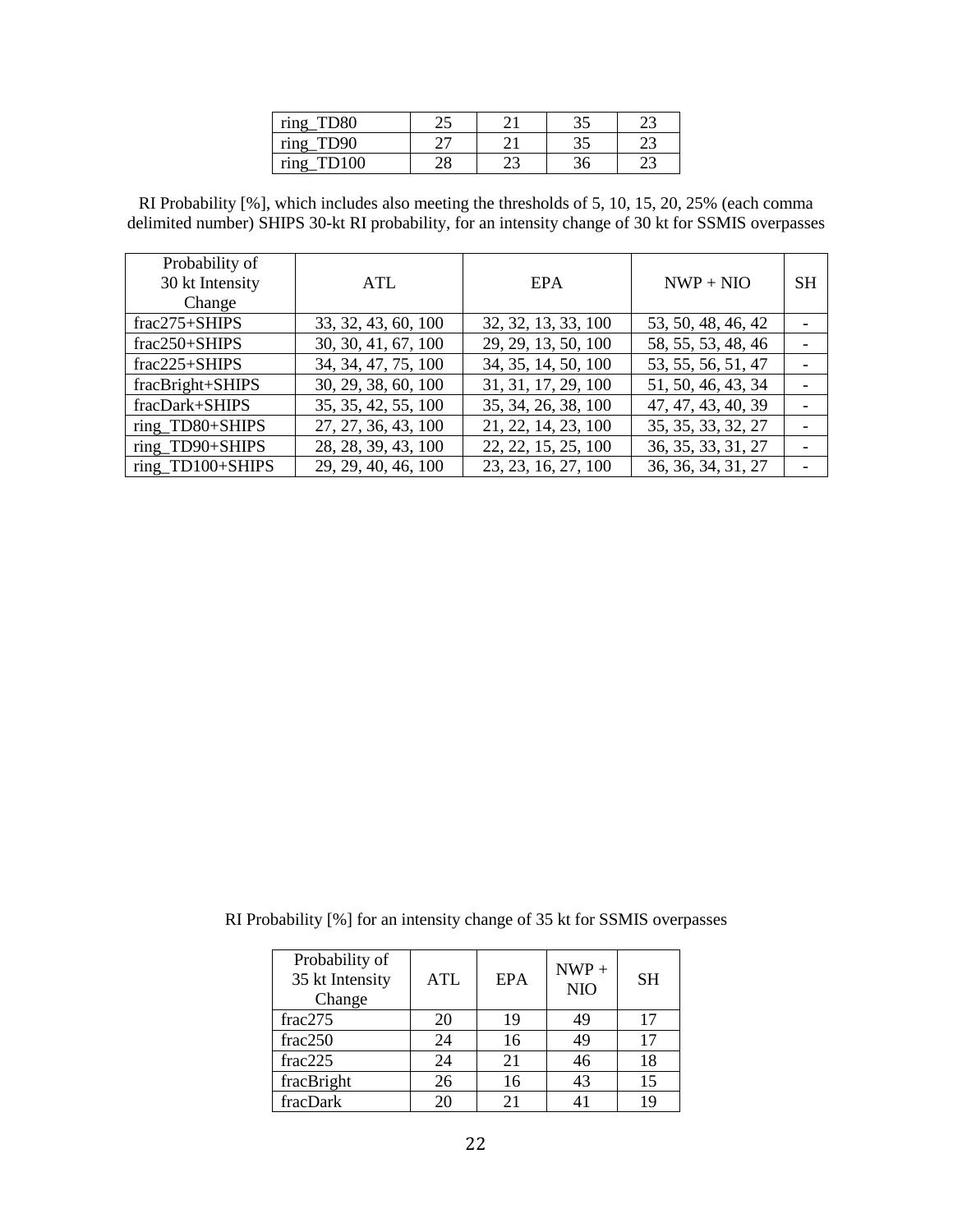| <b>TD80</b><br>ring      |    | ۰              | ററ<br>↩. |  |
|--------------------------|----|----------------|----------|--|
| TD <sub>90</sub><br>ring | ۱۹ | $\overline{a}$ | っこ       |  |
| <b>PD100</b><br>ring     | ۱۹ |                |          |  |

RI Probability [%], which includes also meeting the thresholds of 5, 10, 15, 20, 25% (each comma delimited number) SHIPS 35-kt RI probability, for an intensity change of 35 kt for SSMIS overpasses

| Probability of<br>35 kt Intensity<br>Change | ATL                   | EPA                   | <b>NWP</b><br>$+ NIO$ | <b>SH</b> |
|---------------------------------------------|-----------------------|-----------------------|-----------------------|-----------|
| $frac275+SHIPS$                             | 18, 23, 100, 100, 100 | 23, 25, 100, 100, 100 |                       |           |
| frac250+SHIPS                               | 20, 30, 100, 100, 100 | 20, 25, 100, 100, 100 |                       |           |
| $frac225+SHIPS$                             | 22, 22, 100, 100, 100 | 28, 33, 100, 100, 100 |                       |           |
| fracBright+SHIPS                            | 23, 22, 100, 100, 100 | 20, 27, 100, 100, 100 |                       |           |
| fracDark+SHIPS                              | 20, 15, 100, 100, 100 | 24, 33, 100, 100, 100 |                       |           |
| ring_TD80+SHIPS                             | 18, 15, 100, 100, 100 | 15, 20, 100, 100, 100 |                       |           |
| ring_TD90+SHIPS                             | 19, 15, 100, 100, 100 | 16, 21, 100, 100, 100 |                       |           |
| ring_TD100+SHIPS                            | 19, 16, 100, 100, 100 | 17, 22, 100, 100, 100 |                       |           |

| RI Probability [%] for an intensity change of 40 kt for SSMIS overpasses |  |  |  |  |  |  |  |
|--------------------------------------------------------------------------|--|--|--|--|--|--|--|
|--------------------------------------------------------------------------|--|--|--|--|--|--|--|

| Probability of<br>40 kt Intensity<br>Change | <b>ATL</b> | EPA | $NWP +$<br><b>NIO</b> | <b>SH</b> |
|---------------------------------------------|------------|-----|-----------------------|-----------|
| frac275                                     | 17         | 18  | 41                    | 10        |
| frac250                                     | 19         | 16  | 39                    | 10        |
| frac225                                     | 15         | 19  | 35                    |           |
| fracBright                                  | 13         | 17  | 33                    | 10        |
| fracDark                                    | 15         | 19  | 32                    | 13        |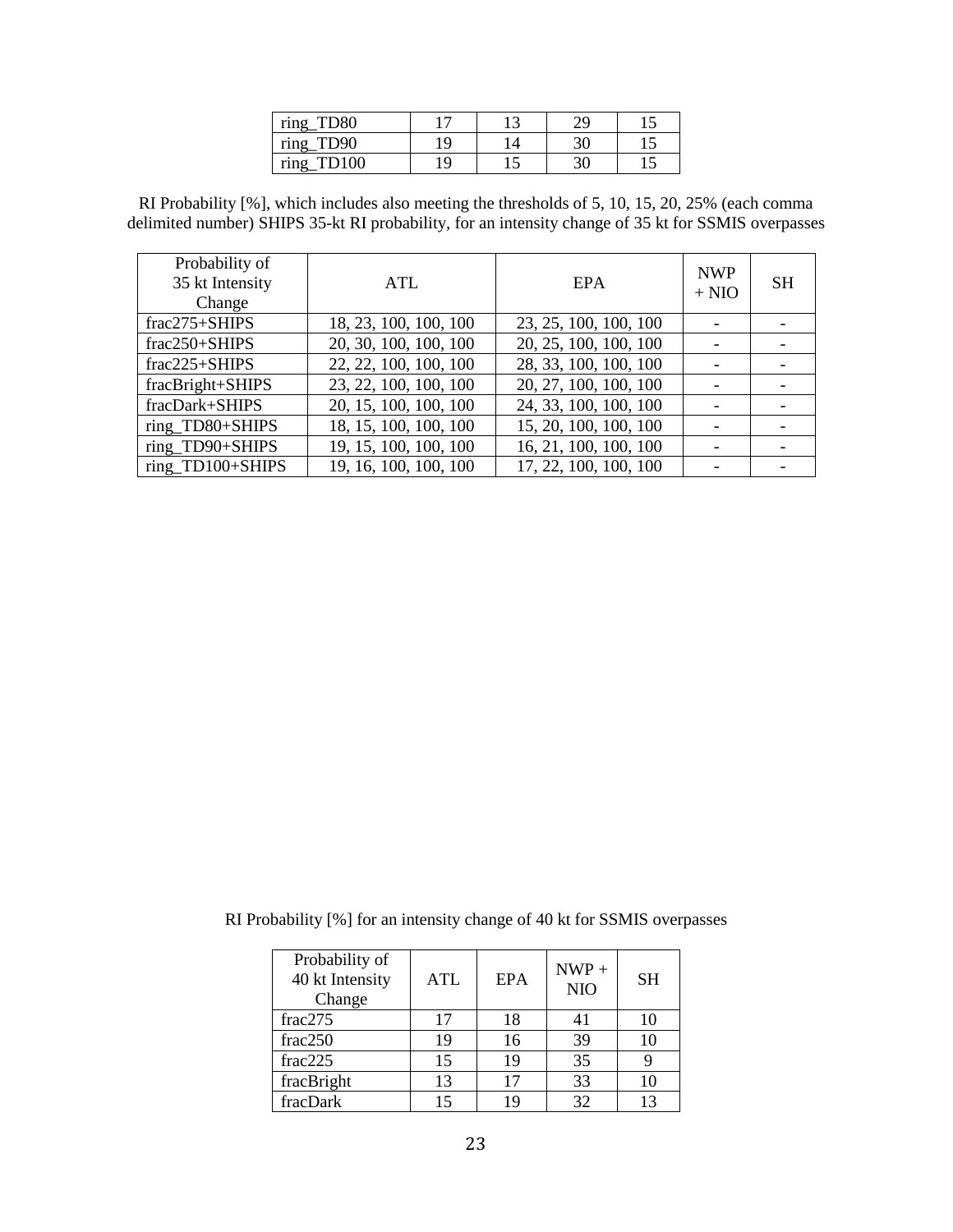| <b>TD80</b><br>ring      |      | n n |  |
|--------------------------|------|-----|--|
| TD <sub>90</sub><br>ring |      | n n |  |
| <b>TD100</b><br>ring     | 1. ^ | ∠~  |  |

RI Probability [%], which includes also meeting the thresholds of 5, 10, 15, 20, 25% (each comma delimited number) SHIPS 40-kt RI probability, for an intensity change of 40 kt for SSMIS overpasses

| Probability of<br>40 kt Intensity<br>Change | ATL                    | <b>EPA</b>             | <b>NWP</b><br>$+$ NIO    | <b>SH</b> |
|---------------------------------------------|------------------------|------------------------|--------------------------|-----------|
| $frac275+SHIPS$                             | 18, 50, 100, 100, 100  | 23, 100, 100, 100, 100 |                          |           |
| frac250+SHIPS                               | 21, 100, 100, 100, 100 | 25, 100, 100, 100, 100 |                          |           |
| $frac225+SHIPS$                             | 15, 40, 100, 100, 100  | 32, 100, 100, 100, 100 |                          |           |
| fracBright+SHIPS                            | 12, 40, 100, 100, 100  | 23, 33, 100, 100, 100  |                          |           |
| fracDark+SHIPS                              | 18, 25, 100, 100, 100  | 27, 33, 100, 100, 100  | $\overline{\phantom{a}}$ |           |
| ring_TD80+SHIPS                             | 12, 29, 100, 100, 100  | 14, 25, 100, 100, 100  |                          |           |
| ring_TD90+SHIPS                             | 14, 29, 100, 100, 100  | 14, 25, 100, 100, 100  |                          |           |
| ring_TD100+SHIPS                            | 14, 29, 100, 100, 100  | 16, 25, 100, 100, 100  |                          |           |

## **TMI RI Thresholds**

RI Thresholds for an intensity change of 25 kt for TMI overpasses

| Threshold of<br>25 kt Intensity<br>Change | <b>ATL</b> | <b>EPA</b> | $NWP +$<br><b>NIO</b> | <b>SH</b> |
|-------------------------------------------|------------|------------|-----------------------|-----------|
| frac275                                   | 0.69       | 0.64       | 0.69                  | 0.66      |
| frac250                                   | 0.32       | 0.26       | 0.32                  | 0.29      |
| frac225                                   | 0 10       | 0.06       | 0.10                  | ን 0ዓ      |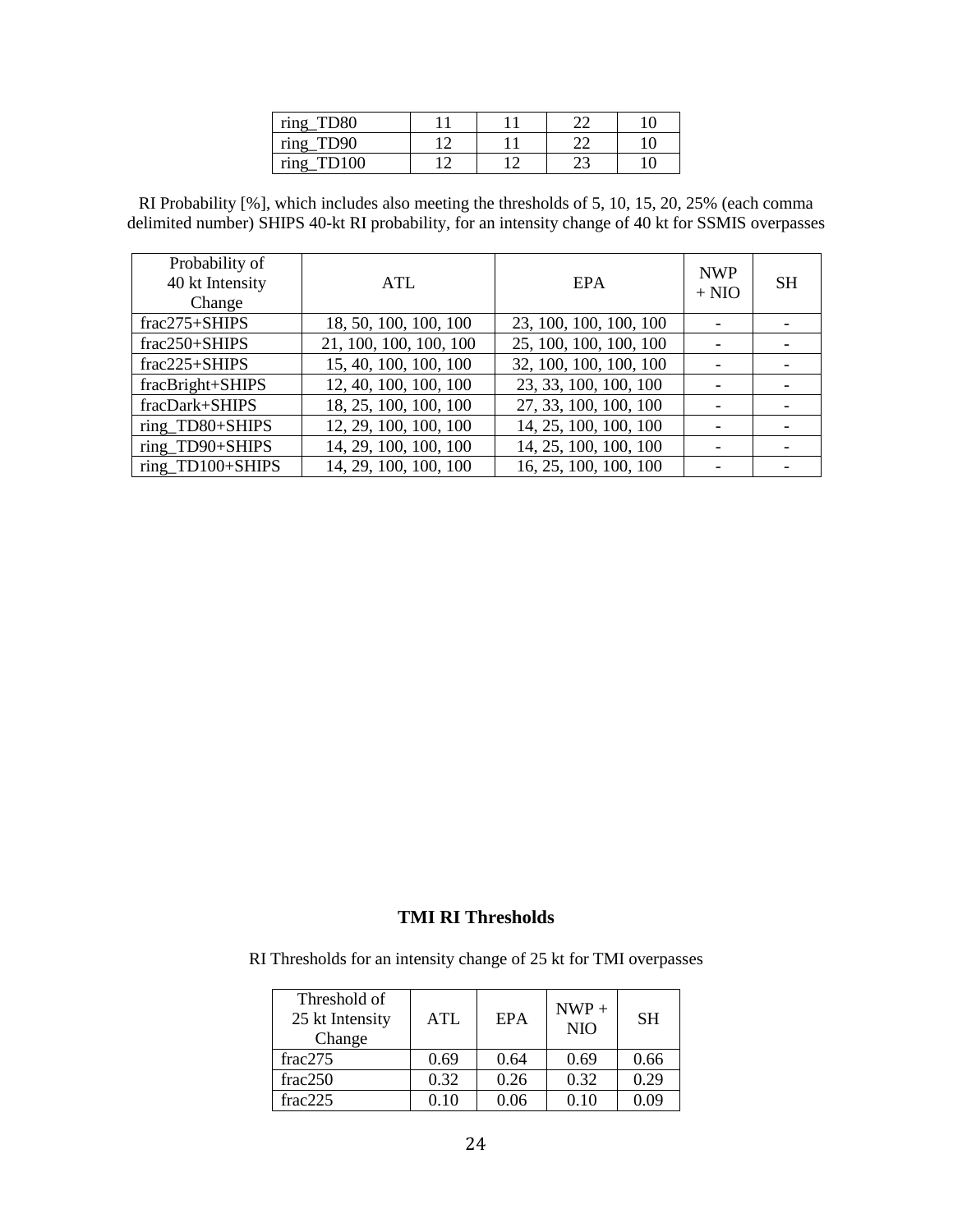| fracBright           | 0.58 | 0.49 | 0.57 | 0.61 |
|----------------------|------|------|------|------|
| fracDark             | 0.74 | 0.68 | 0.75 | 0.79 |
| ring_TD80            | v/n  | v/n  | v/n  | v/n  |
| ring_TD90            | y/n  | y/n  | y/n  | y/n  |
| ring<br><b>TD100</b> | v/n  | v/n  | v/n  | v/n  |

| Threshold of<br>30 kt Intensity<br>Change | <b>ATL</b> | <b>EPA</b> | $NWP +$<br><b>NIO</b> | <b>SH</b> |
|-------------------------------------------|------------|------------|-----------------------|-----------|
| frac275                                   | 0.71       | 0.60       | 0.71                  | 0.69      |
| frac250                                   | 0.33       | 0.25       | 0.34                  | 0.29      |
| frac225                                   | 0.10       | 0.08       | 0.10                  | 0.08      |
| fracBright                                | 0.61       | 0.46       | 0.62                  | 0.62      |
| fracDark                                  | 0.77       | 0.68       | 0.80                  | 0.80      |
| ring TD80                                 | y/n        | v/n        | y/n                   | v/n       |
| ring_TD90                                 | y/n        | y/n        | y/n                   | y/n       |
| ring TD100                                | v/n        | y/n        | v/n                   | v/n       |

RI Thresholds for an intensity change of 30 kt for TMI overpasses

| Threshold of<br>35 kt Intensity<br>Change | ATL  | <b>EPA</b> | $NWP +$<br><b>NIO</b> | <b>SH</b> |
|-------------------------------------------|------|------------|-----------------------|-----------|
| frac275                                   | 0.73 | 0.56       | 0.76                  | 0.75      |
| frac250                                   | 0.35 | 0.23       | 0.38                  | 0.30      |
| frac225                                   | 0.13 | 0.07       | 0.11                  | 0.05      |
| fracBright                                | 0.64 | 0.40       | 0.70                  | 0.70      |
| fracDark                                  | 0.79 | 0.60       | 0.88                  | 0.86      |

RI Thresholds for an intensity change of 35 kt for TMI overpasses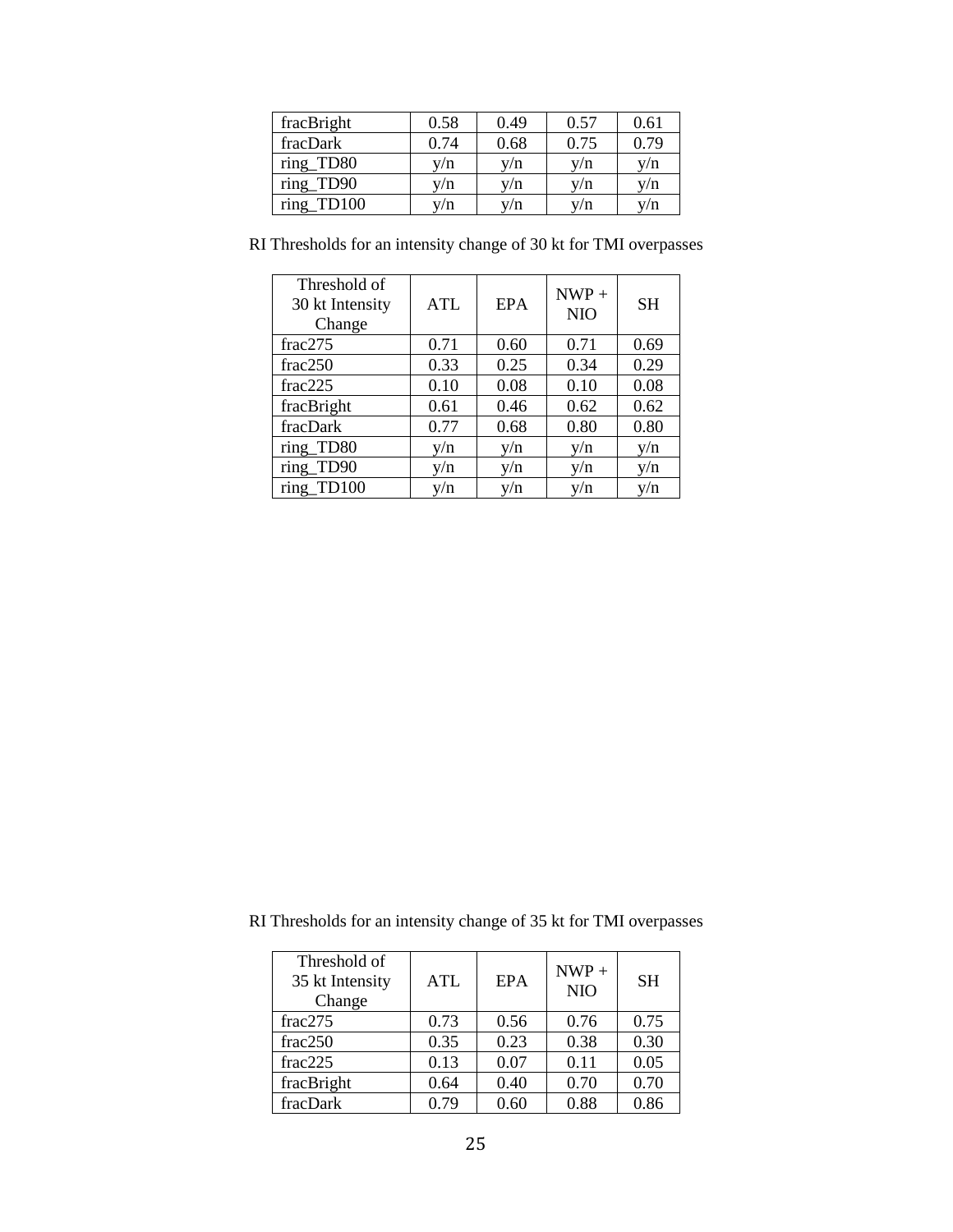| ring<br><b>TD80</b>  | v/n | v/n | $^{\prime}$ m<br>п | v/n        |
|----------------------|-----|-----|--------------------|------------|
| ring<br><b>TD90</b>  | v/n | v/n | 7/10<br>п          | $\sqrt{n}$ |
| ring<br><b>TD100</b> | v/n | v/n | $\sqrt{n}$         | $\sqrt{n}$ |

| Threshold of<br>40 kt Intensity<br>Change | <b>ATL</b> | <b>EPA</b> | $NWP +$<br><b>NIO</b> | <b>SH</b> |
|-------------------------------------------|------------|------------|-----------------------|-----------|
| frac275                                   | 0.74       | 0.69       | 0.73                  | 0.72      |
| frac250                                   | 0.34       | 0.31       | 0.37                  | 0.19      |
| frac225                                   | 0.12       | 0.10       | 0.12                  | 0.02      |
| fracBright                                | 0.65       | 0.61       | 0.68                  | 0.67      |
| fracDark                                  | 0.82       | 0.82       | 0.85                  | 0.82      |
| ring TD80                                 | y/n        | v/n        | y/n                   | v/n       |
| ring_TD90                                 | v/n        | y/n        | y/n                   | y/n       |
| ring TD100                                | y/n        | y/n        | v/n                   | v/n       |

RI Thresholds for an intensity change of 40 kt for TMI overpasses

# **TMI RI Probabilities**

RI Probability [%] for an intensity change of 25 kt for TMI overpasses

| Probability of<br>25 kt Intensity<br>Change | ATL | EPA | $NWP +$<br><b>NIO</b> | <b>SH</b> |
|---------------------------------------------|-----|-----|-----------------------|-----------|
| frac275                                     | 35  | 29  | 22                    | 14        |
| frac250                                     | 32  | 26  | つつ                    | 15        |
| frac225                                     | 27  | 15  | つっ                    |           |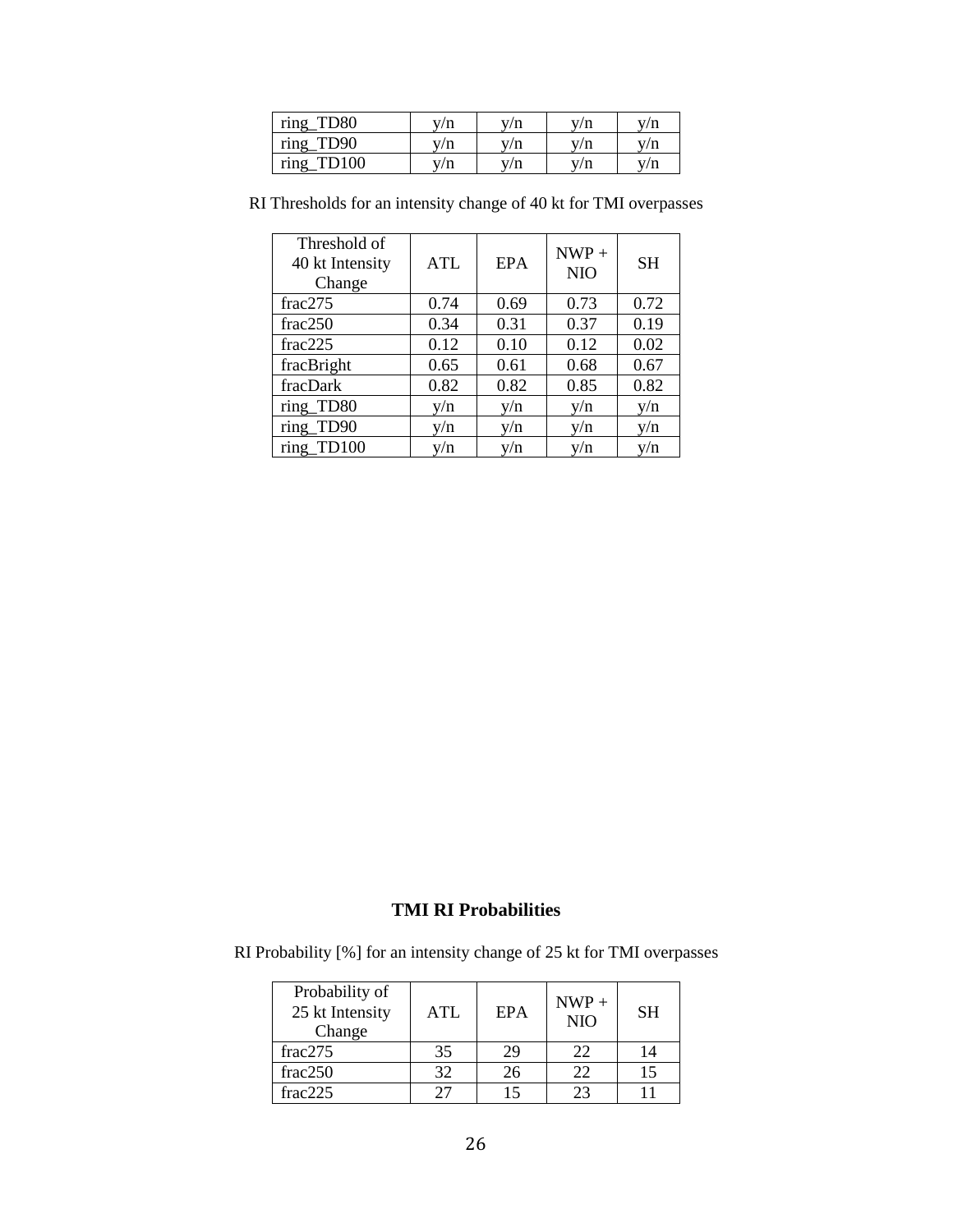| fracBright    |    | 25 |    |  |
|---------------|----|----|----|--|
| fracDark      |    |    |    |  |
| ring_TD80     | 33 | 25 | 18 |  |
| ring_TD90     | 33 | 26 |    |  |
| ring<br>TD100 | 'n |    |    |  |

RI Probability [%], which includes also meeting the thresholds of 5, 10, 15, 20, 25% (each comma delimited number) SHIPS 25-kt RI probability, for an intensity change of 25 kt for TMI overpasses

| Probability of<br>25 kt Intensity<br>Change | ATL                             | <b>EPA</b>         | <b>NWP</b><br>$+$ NIO | <b>SH</b> |
|---------------------------------------------|---------------------------------|--------------------|-----------------------|-----------|
| frac275+SHIPS                               | 36, 37, 37, 35, 32              | 13, 13, 14, 25, 50 |                       |           |
| frac250+SHIPS                               | $32, 32, 33, 32, \overline{33}$ | 17, 17, 17, 25, 33 |                       |           |
| frac225+SHIPS                               | 28, 28, 29, 35, 33              | 10, 10, 11, 17, 20 |                       |           |
| fracBright+SHIPS                            | 34, 35, 35, 36, 29              | 11, 11, 11, 17, 33 |                       |           |
| fracDark+SHIPS                              | 37, 38, 38, 39, 33              | 10, 10, 11, 17, 25 |                       |           |
| ring_TD80+SHIPS                             | 33, 34, 34, 34, 32              | 9, 9, 10, 14, 25   |                       |           |
| ring_TD90+SHIPS                             | 33, 33, 33, 33, 30              | 10, 10, 10, 14, 54 |                       |           |
| ring_TD100+SHIPS                            | 35, 35, 35, 33, 30              | 17, 17, 17, 25, 50 |                       |           |

RI Probability [%] for an intensity change of 30 kt for TMI overpasses

| Probability of<br>30 kt Intensity<br>Change | <b>ATL</b> | EPA | $NWP +$<br><b>NIO</b> | <b>SH</b> |
|---------------------------------------------|------------|-----|-----------------------|-----------|
| frac275                                     | 34         | 17  | 14                    | 14        |
| frac250                                     | 32         | 15  | 16                    | 13        |
| frac2225                                    | 25         | 17  | 18                    |           |
| fracBright                                  | 32         | 16  | 13                    | 10        |
| fracDark                                    | 31         |     | 16                    |           |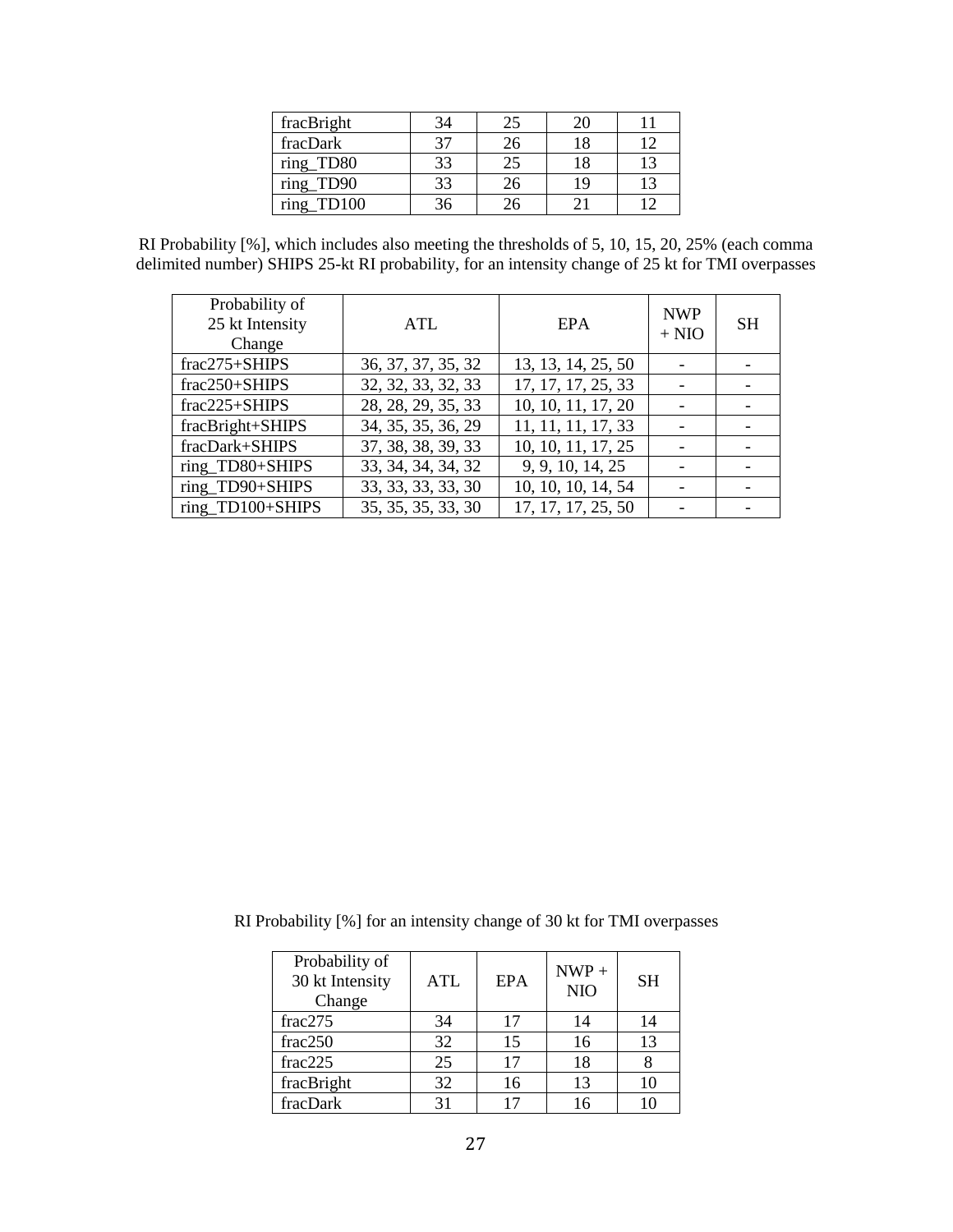| <b>TD80</b><br>ring      |     | 10  |  |
|--------------------------|-----|-----|--|
| TD <sub>90</sub><br>ring | IJΨ |     |  |
| ring                     | ΩΩ  | $-$ |  |

RI Probability [%], which includes also meeting the thresholds of 5, 10, 15, 20, 25% (each comma delimited number) SHIPS 30-kt RI probability, for an intensity change of 30 kt for TMI overpasses

| Probability of     |                     |                      |                    |           |
|--------------------|---------------------|----------------------|--------------------|-----------|
| 30 kt Intensity    | ATL                 | <b>EPA</b>           | $NWP + NIO$        | <b>SH</b> |
| Change             |                     |                      |                    |           |
| $frac275+SHIPS$    | 35, 35, 31, 43, 100 | 13, 14, 50, 100, 100 | 19, 17, 18, 17, 12 |           |
| $frac250+SHIPS$    | 32, 30, 42, 75, 100 | 14, 14, 33, 100, 100 | 20, 20, 21, 19, 13 |           |
| $frac2225 + SHIPS$ | 26, 24, 36, 40, 100 | 13, 14, 25, 50, 100  | 20, 16, 17, 20, 17 |           |
| fracBright+SHIPS   | 30, 32, 33, 43, 100 | 11, 11, 33, 100, 100 | 17, 19, 17, 15, 11 |           |
| fracDark+SHIPS     | 30, 32, 38, 43, 100 | 10, 11, 25, 100, 100 | 16, 18, 17, 16, 11 |           |
| ring_TD80+SHIPS    | 30, 31, 39, 43, 100 | 9, 10, 25, 100, 100  | 14, 15, 14, 13, 10 |           |
| ring TD90+SHIPS    | 29, 31, 38, 43, 100 | 10, 10, 25, 100, 100 | 15, 16, 15, 13, 10 |           |
| ring_TD100+SHIPS   | 31, 32, 36, 43, 100 | 17, 17, 50, 100, 100 | 16, 17, 16, 15, 10 |           |

|  |  |  | RI Probability [%] for an intensity change of 35 kt for TMI overpasses |
|--|--|--|------------------------------------------------------------------------|
|--|--|--|------------------------------------------------------------------------|

| Probability of<br>35 kt Intensity<br>Change | <b>ATL</b> | EPA | $NWP +$<br><b>NIO</b> | <b>SH</b> |
|---------------------------------------------|------------|-----|-----------------------|-----------|
| frac275                                     | 20         |     |                       |           |
| frac250                                     | 23         |     |                       |           |
| frac225                                     | 18         | 13  |                       |           |
| fracBright                                  | 20         |     |                       |           |
| fracDark                                    | つく         |     |                       |           |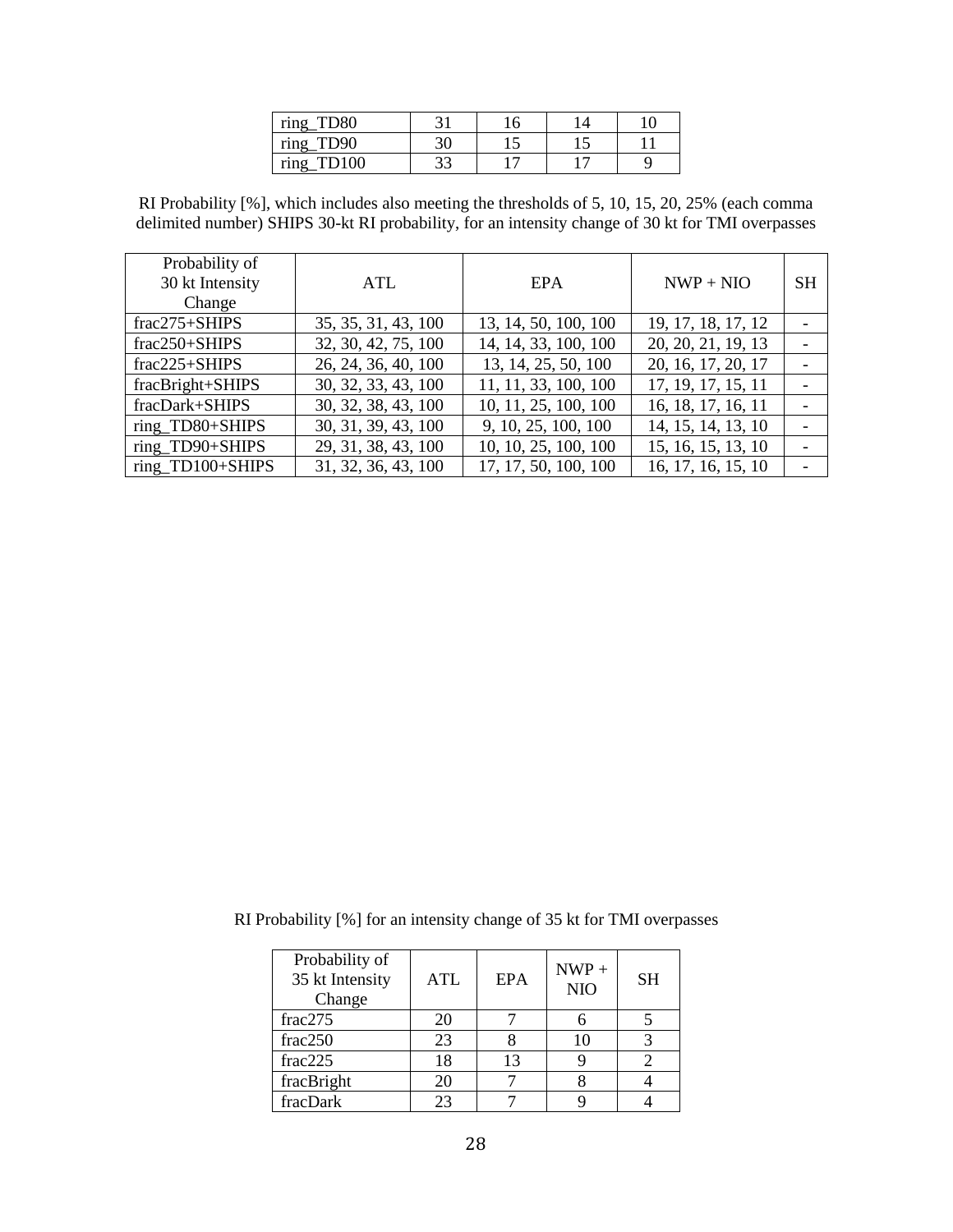| <b>TD80</b><br>$\bullet$<br>ring |   |  |  |
|----------------------------------|---|--|--|
| TD <sub>90</sub><br>ring         | о |  |  |
| $T^{100}$<br>ring                |   |  |  |

RI Probability [%], which includes also meeting the thresholds of 5, 10, 15, 20, 25% (each comma delimited number) SHIPS 35-kt RI probability, for an intensity change of 35 kt for TMI overpasses

| Probability of<br>35 kt Intensity<br>Change | ATL                    | <b>EPA</b>             | <b>NWP</b><br>$+ NIO$ | <b>SH</b> |
|---------------------------------------------|------------------------|------------------------|-----------------------|-----------|
| $frac275+SHIPS$                             | 15, 40, 100, 100, 100  | 13, 100, 100, 100, 100 |                       |           |
| frac250+SHIPS                               | 13, 67, 100, 100, 100  | 13, 100, 100, 100, 100 |                       |           |
| $frac225+SHIPS$                             | 11, 100, 100, 100, 100 | 13, 33, 100, 100, 100  |                       |           |
| fracBright+SHIPS                            | 20, 50, 100, 100, 100  | 11, 100, 100, 100, 100 |                       |           |
| fracDark+SHIPS                              | 25, 57, 100, 100, 100  | 11, 100, 100, 100, 100 |                       |           |
| ring_TD80+SHIPS                             | 19, 67, 100, 100, 100  | 11, 100, 100, 100, 100 |                       |           |
| ring_TD90+SHIPS                             | 18, 63, 100, 100, 100  | 11, 100, 100, 100, 100 |                       |           |
| ring_TD100+SHIPS                            | 18, 57, 100, 100, 100  | 20, 100, 100, 100, 100 |                       |           |

|  |  | RI Probability [%] for an intensity change of 40 kt for TMI overpasses |  |
|--|--|------------------------------------------------------------------------|--|
|--|--|------------------------------------------------------------------------|--|

| Probability of<br>40 kt Intensity<br>Change | <b>ATL</b> | EPA | $NWP +$<br><b>NIO</b> | <b>SH</b> |
|---------------------------------------------|------------|-----|-----------------------|-----------|
| frac275                                     | 16         |     |                       |           |
| frac250                                     | 14         |     |                       |           |
| frac225                                     | 15         |     |                       |           |
| fracBright                                  | 17         |     |                       |           |
| fracDark                                    | つハ         |     |                       |           |